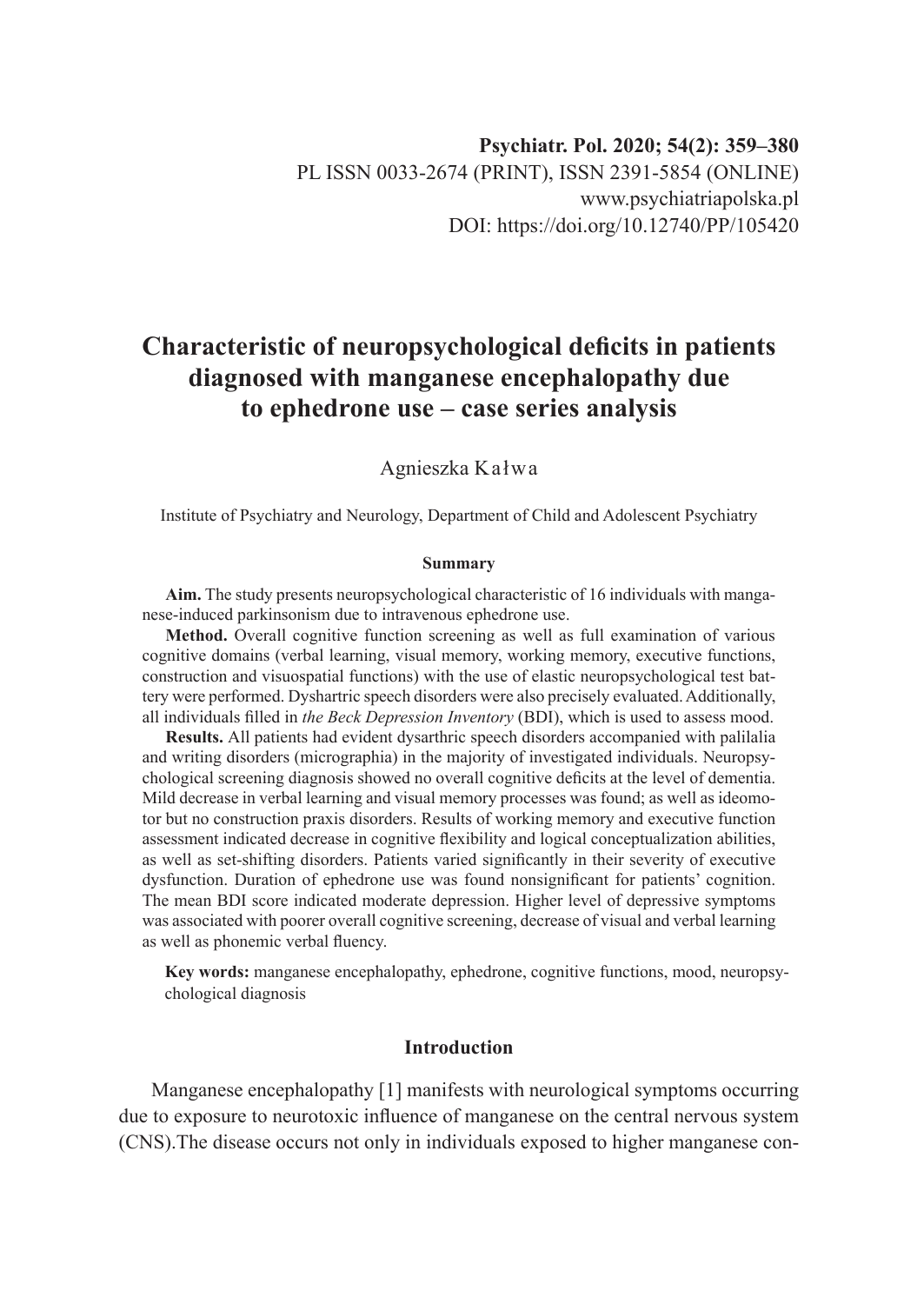centrations in environmental circumstances (e.g., in residents of areas of industrial manganese use or industrial workers). Manganese encephalopathy symptoms has been found also in intravenous ephedrone users, accessing it in a process of home-made drug production. The first mention of such individuals appeared over 20 years ago in Russian studies on patients from ex-USRR states and the neighboring countries [2, 3]. Although this problem seems rare it still might be relevant in a population of drug users all over the world.

Individuals self-inject ephedrone for the euphoric effect. The substance is extracted from drugs containing pseudoephedrine, usually from cheap and commonly available medications with no need of prescription (e.g., popular nose drops). Ephedrone is obtained in an acid environment by oxidizing pseudoephedrine with potassium permanganate [4]. The obtained solution also contains high concentrations of manganese. Administered intravenously, manganese penetrates to the CNS and deposits in the globus pallidus and other subcortical structures. Manganese neurotoxicity manifests itself in serious manganese encephalopathy symptoms, e.g., body posture and speech disorders which usually appear after 5–9 months of exposure [5, 6].

Cognitive dysfunctions in users of ephedrone with manganese compounds has been reported [7]. However, most of them were single case studies focused on neurological deficits, changes in the brain and the response to symptomatic treatment (e.g., with mexidol [8] or chelation [9]). Although dysarthric speech disorders were found in these patients in every particular study, they were only mentioned generally, in terms of neurological disorders – detailed characteristics of patients' cognitive functioning were ignored. However, in systematic database search with the use of PubMed, two works focused solely on cognitive functions were found. One of these studies showed no cognitive improvement after 2-year follow-up despite better results in patients' motor functions [10]. The second study concerned detailed dysarthric speech disorder assessment [11]. Most of the studies on manganese encephalopathy cited in this article did not address emotional functioning, including depressive mood. Whereas, more detailed information could expand knowledge of cognitive and emotional functioning of individuals with ephedrone encephalopathy. This could help in creating diagnostic and therapeutic standards (e.g., neuropsychological therapy, psychotherapy) for these patients. Consistent standards would allow for better observation of changes in cognitive functions and patients' mood during treatment.

The present work is the first multiple case study of a group of intravenous ephedrone users with manganese encephalopathy in Poland. It aimed to characterize neuropsychological and emotional status of these patients, as well as to find associations between their depressiveness and the level of cognitive functioning. Moreover, the present article aimed to show the clinical picture of manganese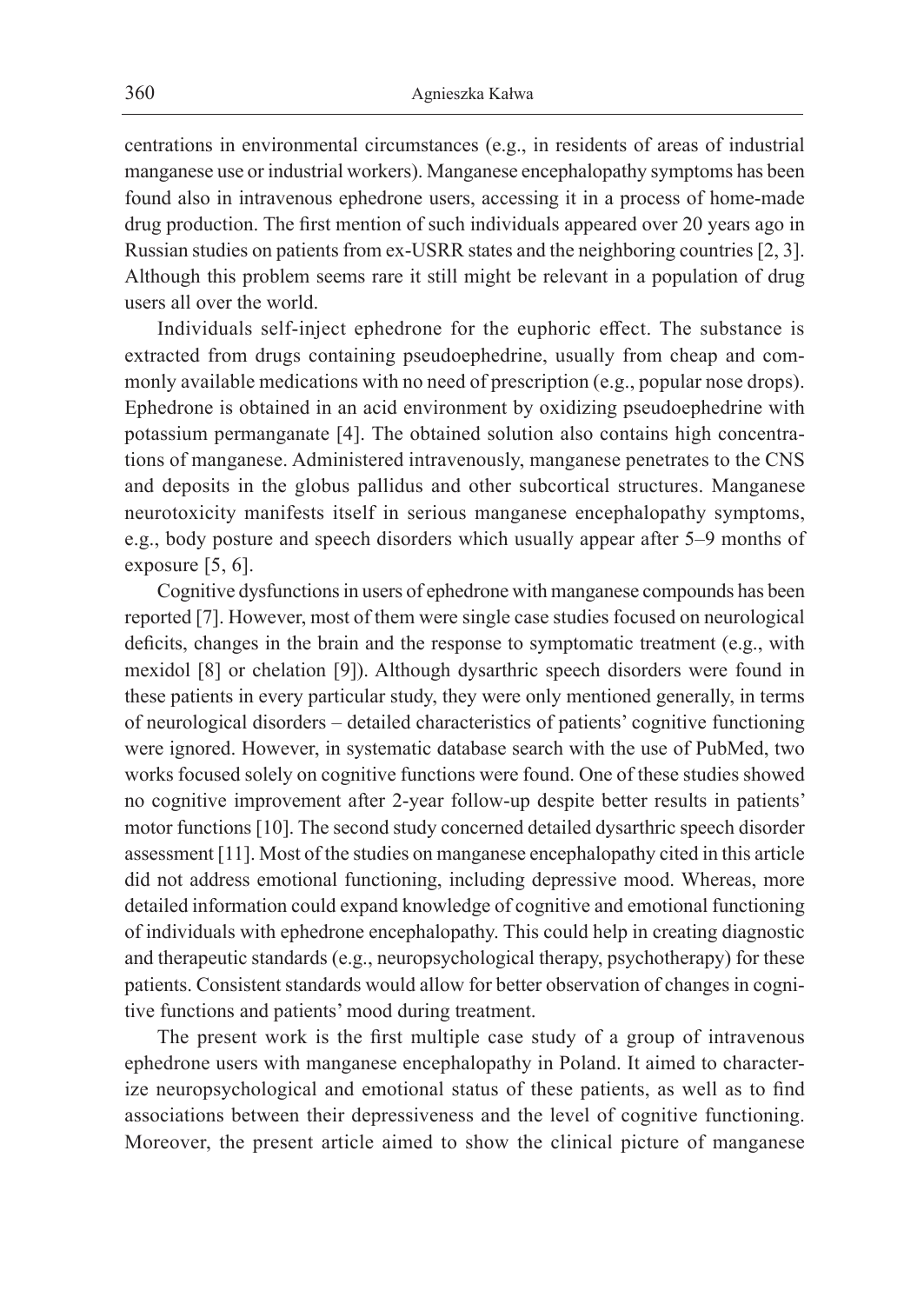encephalopathy in light of diagnostic methods that (in majority) were popular and widely used among clinical psychologists and neuropsychologists working in the public healthcare. Their use allowed for overall as well specific cognitive function assessment, in spite of problems in statistical correctness of presented results in terms of Polish normalization.

#### **Material**

The study group consisted of 16 patients with manganese encephalopathy  $-12$ men and 4 women who self-injected ephedrone with the frequency up to 20 injections daily. Patients varied in terms of age  $(+35 \text{ years}; 27-52 \text{ years})$ , but not education  $(+12 \text{ year})$ years of formal education) and duration of ephedrone use (+2 years). All of them had a history of previous drug use, 14 patients used to take heroine (3 of them were undergoing methadone substitution program) and 2 individuals – amphetamine. All investigated patients, besides three patients taking methadone, declared current abstinence, including cessation of ephedrone with manganese compounds intake during at least six months. Seven individuals at the time of investigation were living in drug addiction care centers, the rest of investigated individuals stayed under family care.

All investigated patients were admitted to outpatient hospital clinic. Before the neuropsychological assessment they were examined by a psychiatrist and neurologist who confirmed severe symptoms of manganese-induced parkinsonism according to the standards for the diagnosis of the disease [5] and its differentiation from Parkinson's disease [1]. The majority of patients had visible body posture and movement (steppage gait) disorders as well as speech disorders. The majority of patients had specific disorders (gait disturbance) consisting in movement and speech initialization delay and then in difficulties to stop this reactions. Palilalia was present in 12 patients. In 10 patients handwriting was impaired –micrographia (associated with abnormally smaller handwriting). Although neither ecological measurement methods nor observation in natural environmental circumstances were applied in patients' assessment, investigated individuals' reports indicated significant worsening of their everyday functioning. They had difficulties with managing simple everyday tasks (e.g., getting dressed, eating meals). The clinical interview allowed to reveal other irreversible negative consequences of the condition as the loss of employment or ability to perform one's favorite activities (e.g., playing a musical instrument) and the need to be taken care by others (e.g., parents or care center staff). The majority of investigated subjects declared no acceptance of their present state and reported decreased quality of life.

The study was conducted as statutory research with no external funding and approved by ethical committee of the institution in which patients were investigated. All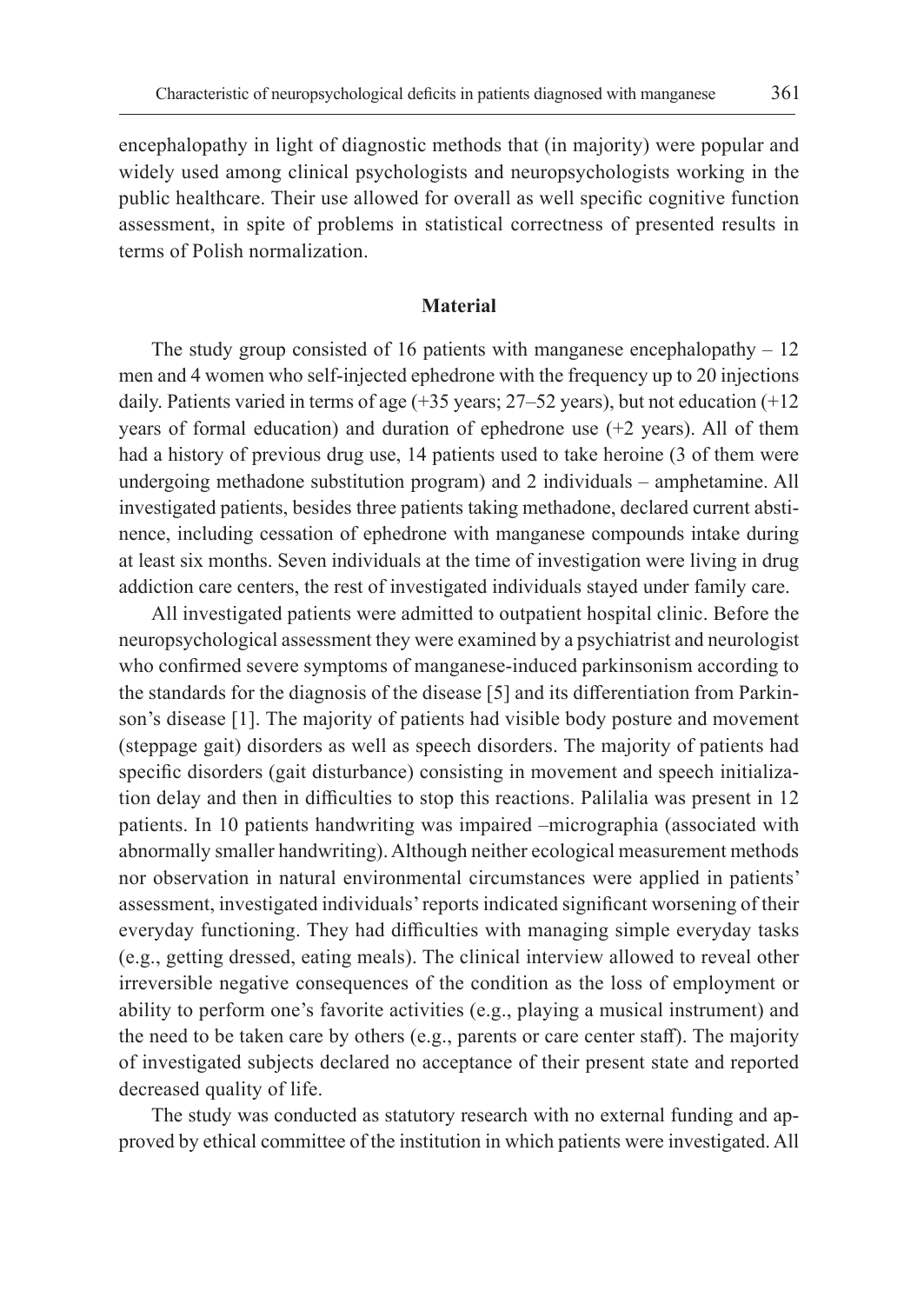patients gave written informed consent to participate in the study. Neuropsychological assessment was preceded by short interview, to collect psychosocial data. The assessment process was divided into three separate meetings. Because of severe speech disorders which caused difficulties in telephone contacts, all arrangements of meetings, cancellations etc., were conducted via sms. Not all individuals were able to complete the whole neuropsychological test battery. One patient was unable to perform the whole ACE-R because of mutism. The patient came from a distant therapeutic centre with a caregiver who assisted the patient in walking and providing information. This individual withdrawn participation in another stages of neuropsychological assessment due to financial problems (lack of possibility to cover expanses that would allow to rearrive with a caregiver). Another two patients refused to perform *the Wisconsin Card Sorting Test* during the first meeting without explaining the reason. One patient did not take part in assessment with the use of *the Rey Auditory Verbal Learning Test* (in the second meeting) because of severe dysarthric speech disorders. Another individual did not show up at the third meeting – the patient sent a message saying that he would not participate in the study, without giving any reason.

#### **Method**

### *Neuropsychological assessment*

Global cognitive function screening as well as more specific tests were used in order to assess verbal learning, visual memory, working memory, executive functions, and constructive functions. Verbal fluency, as the ability to generate words according to semantic (categorial) or phonemic (letter) criteria in one minute, was also evaluated. Verbal fluency involves complex cognitive processes as executive functions and semantic memory [12, 13]. It is also associated with verbal intelligence, language skills, psychomotor speed, and visuospatial functions [14]. Dysarthric speech disorders were also examined.

Methods of neuropsychological assessment used in this study were popular tools widely used in clinical practice in Poland and worldwide. Despite this, Polish standards for the majority of them were not published, which seems to be a main limitation of many neuropsychological assessment methods in Poland [15]. For that reason the presented results should be interpreted with caution and treated as the results of experimental methods that did not meet statistical normalization criteria. Methods of neuropsychological assessment as well as investigated cognitive domains are presented in Table 1.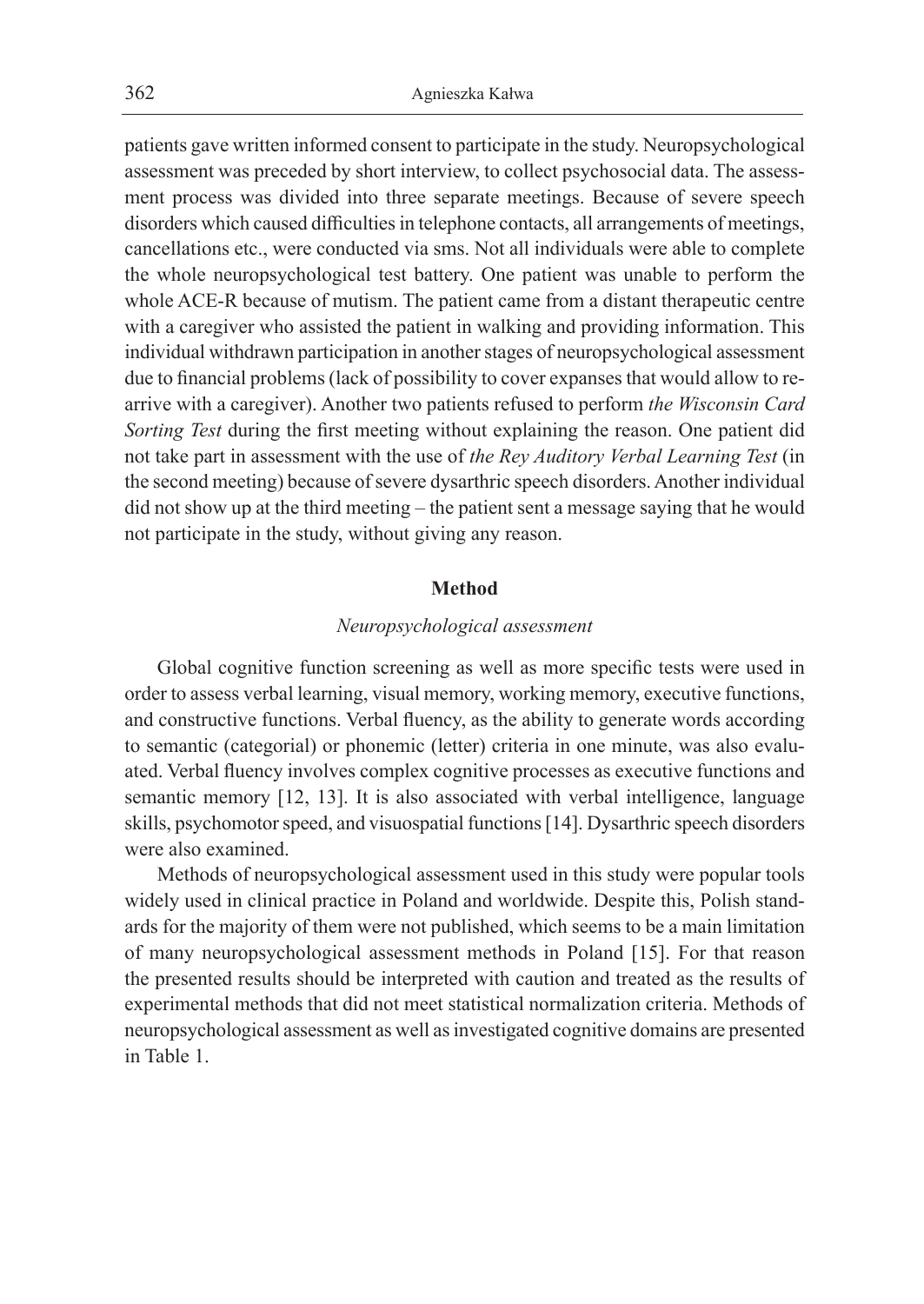| Neuropsychological test                                                                                                   | <b>Test coefficients</b>                                                                                                                                                                                   | Assessed cognitive<br>domain                                                                                                  | Additional<br>information                                                                                                     | Ν        |
|---------------------------------------------------------------------------------------------------------------------------|------------------------------------------------------------------------------------------------------------------------------------------------------------------------------------------------------------|-------------------------------------------------------------------------------------------------------------------------------|-------------------------------------------------------------------------------------------------------------------------------|----------|
| Addenbrooke's<br>Cognitive Examination<br>$(ACE-R)$<br><b>Including Mini-Mental</b><br><b>State Examination</b><br>$[16]$ | Maximum number of<br>points possible to obtain<br>in the global score and in<br>subscales                                                                                                                  | Global cognitive<br>function screening for<br>dementia                                                                        | Assessment of<br>attention and<br>orientation, memory,<br>language functions,<br>verbal fluency and<br>visuospatial functions | 15<br>16 |
| Wisconsin Card Sorting<br>Test (WCST)<br>$[17]$                                                                           | PE (percent of<br>perseverative errors)<br>NPE (percent of non-<br>perseverative errors)<br>%CONC (percent<br>of conceptual level<br>responses)<br>CC (number of completed<br>categories)                  | <b>Executive function</b><br>and working<br>memory in changing<br>environmental<br>(reinforcement)<br>circumstances           | Measurement<br>of cognitive<br>flexibility, logical<br>conceptualization<br>and the effectiveness<br>of thinking              | 14       |
| Trial Making Test A<br>[18]                                                                                               | Performance time<br>(seconds)                                                                                                                                                                              | Psychomotor speed                                                                                                             |                                                                                                                               | 12       |
| <b>Trial Making Test B</b>                                                                                                | Performance time<br>(seconds)                                                                                                                                                                              | Executive function                                                                                                            | Set-shifting ability                                                                                                          |          |
| <b>Wechsler Adult</b><br>Intelligence Scale [19]<br>Digit Span<br><b>Block Design</b>                                     | Recalculated scores                                                                                                                                                                                        | Immediate verbal<br>memory and working<br>memory.<br>Motor functions as well<br>as visuospatial and<br>constructive functions |                                                                                                                               | 13       |
| <b>Benton Visual</b><br>Retention Test [20, 21]                                                                           | The difference between<br>number of correct<br>answers and errors to<br>the number of expected<br>answers and errors                                                                                       | Visual perception<br>and immediate visual<br>memory                                                                           |                                                                                                                               | 13       |
| Rey Auditory Verbal<br>Learning Test<br>$[22]$                                                                            | Assessment of learning<br>curve in following five<br>repetitions of list A<br>$(1A-5A)$<br>Qualitative assessment<br>of entering list B and after<br>20-minute delay (7A)<br>Errors in Recognition<br>Task | Auditory verbal<br>learning and memory<br>Resistance to<br>distraction and delay<br>Recognition processes                     |                                                                                                                               | 12       |

| Table 1. Neuropsychological tests used in assessment of intravenous ephedrone users |  |
|-------------------------------------------------------------------------------------|--|
| and assessed cognitive domains                                                      |  |

*table continued on the next page*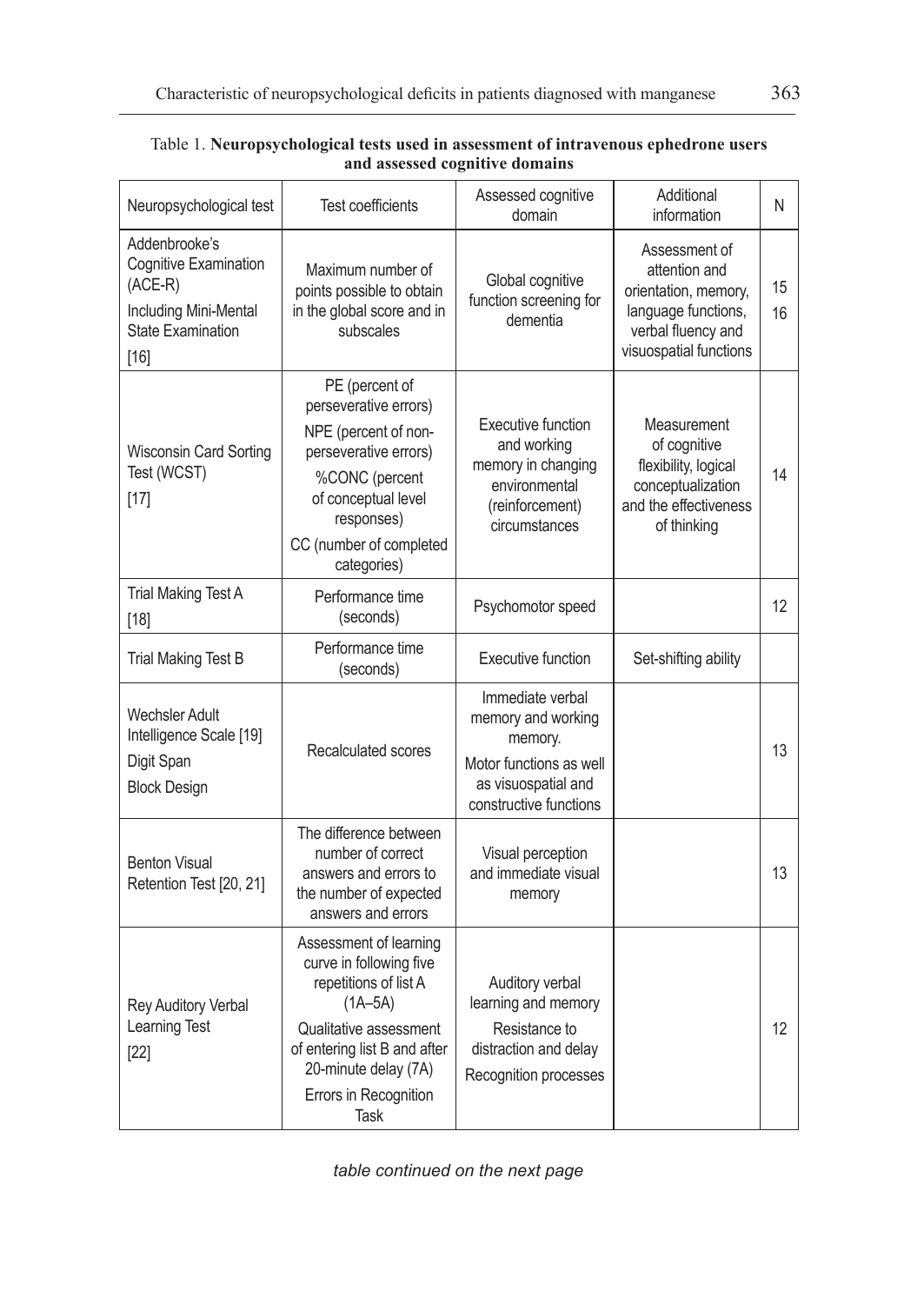| Verbal Fluency Test<br>[23, 24]                                     | The number of words<br>generated in one minute<br>according to category<br>(Semantic Test) or<br>starting with a given letter<br>(Phonemic Test) | Executive function.<br>semantic memory                                                                                                                                                               | Association with<br>verbal intelligence,<br>language skills,<br>psychomotor speed,<br>and visuospatial<br>functions | 12 |
|---------------------------------------------------------------------|--------------------------------------------------------------------------------------------------------------------------------------------------|------------------------------------------------------------------------------------------------------------------------------------------------------------------------------------------------------|---------------------------------------------------------------------------------------------------------------------|----|
| Dysarthria assessment:<br>Frenchay Dysarthria<br>Assessment<br>[25] | 5-level scale of disorder<br>severity                                                                                                            | Severity of dysarthric<br>speech disorders.<br>8 subscales: reflexes<br>(cough, salivation,<br>swallowing),<br>respiration, lips,<br>mandible, soft palate,<br>laryngeal, tongue,<br>intelligibility |                                                                                                                     | 12 |

# *Mood assessment*

All investigated patients filled in *the Beck Depression Inventory* [26] in order to subjectively assess their depressive symptoms.

# Procedure

On the first meeting, clinical interview, screening with the use of the ACE-R as well as *the Wisconsin Card Sorting Test* (WCST) were performed. During the second meeting patients were investigated with *the Rey Auditory Verbal Learning Test* (RAVLT), *Benton Visual Retention Test* (BVRT), *Trial Making Test*, and two subscales of the WAIS-R test: Digit Span and Block Design). The assessment with *the Frenchay Dysarthria Assessment* and *Verbal Fluency Test* were performed on the third meeting. Patients also filled in *the Beck Depression Inventory.*

Besides the WCST all tests were administered in non-computer versions. In the WCST assessment the American computer version  $(4.51)$  [17] with the current license was used. Instruction was given in Polish language. Before starting the test, it was ensured that the investigated person correctly understood the foreign words "right" and "wrong" appearing on the computer screen.

### Statistical analysis

Statistical analysis was performed with the use of STATISTICA 10. The first step of statistical analysis was to calculate the descriptive statistics of psychosocial variables (age, education, the length of ephedrone use), results of neuropsychological tests and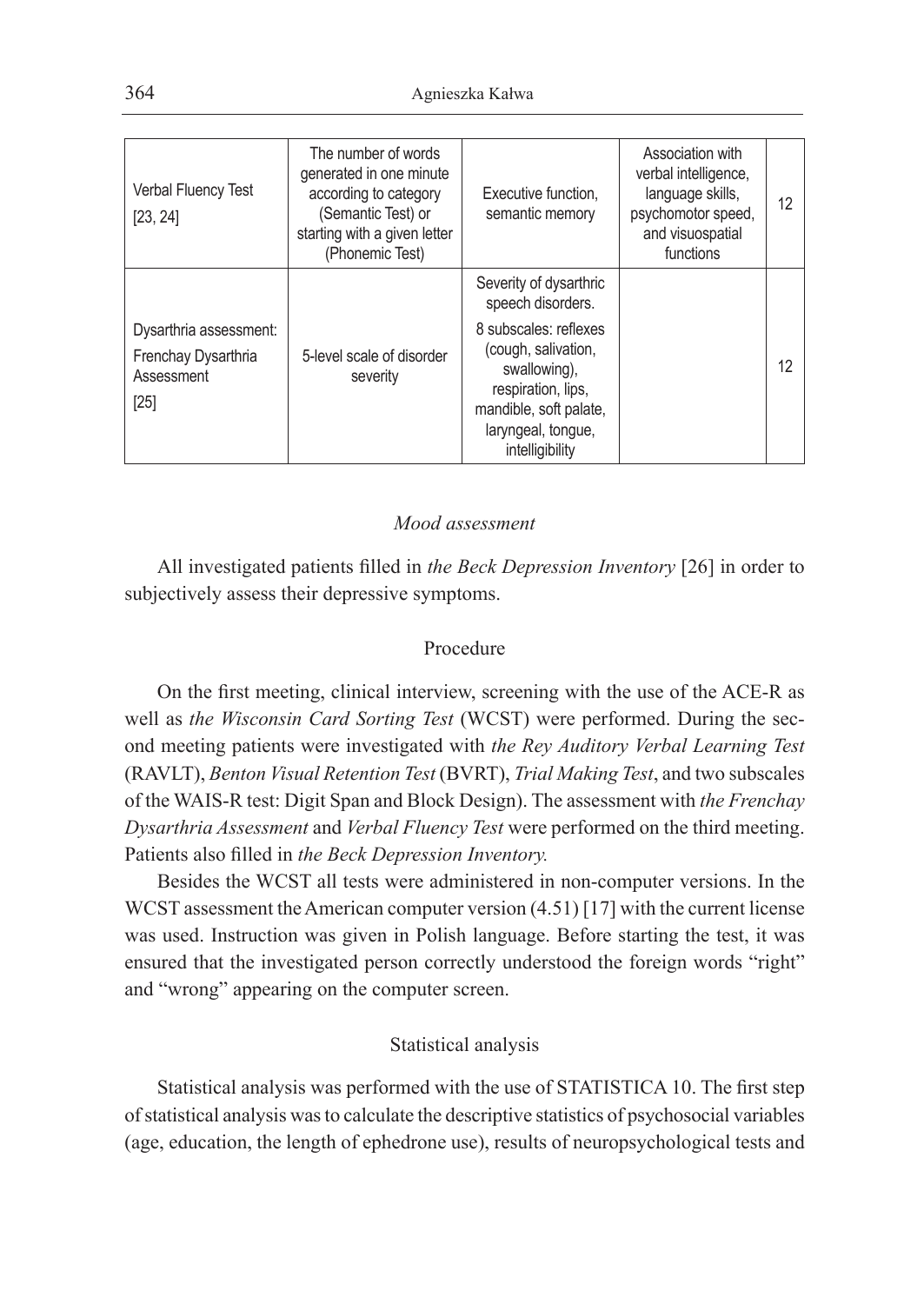the BDI score. Mean values, upper and lower quartiles as well as standard deviations were obtained. Results of neuropsychological tests were calculated for the number of individuals who completed all tests (from 12 to 16 patients). The next step aimed to identify correlations between psychosocial variables, results of neuropsychological tests and the BDI score using the Spearman's *R* correlation coefficient (used due to lack of normal distribution of analyzed data). All correlations were calculated at the level of statistical significance  $p < 0.05$ .

Some results of studied individuals were referred to the healthy control group. Mean scores of the WCST and TMT A and B were compared to results of 13 individuals without psychiatric or neurological disorders, matched owing to the enabled access to the database of the Department of Clinical Neuropsychology, Collegium Medicum in Bydgoszcz, Nicolaus Copernicus University Collegium Medicum in Torun. Nonparametric Mann-Whitney *U* tests were used for between-group comparisons.

### **Results**

Mean results of neuropsychological tests (excluding dysarthria assessment) and *the Beck Depression Inventory* are presented in Table 2.

| Neuropsychological test                   | N  | Mean | Min.<br>value  | Max.<br>value | Lower<br>quartile | Upper<br>quartile | <b>SD</b> |
|-------------------------------------------|----|------|----------------|---------------|-------------------|-------------------|-----------|
| ACE-R                                     | 15 | 89   | 75             | 100           | 85                | 93                | 6.04      |
| <b>MMSE</b>                               | 16 | 27   | 23             | 30            | 27                | 30                | 2.40      |
| ACE-R<br>Attention and orientation        | 16 | 16   | 13             | 18            | 17                | 18                | 1.84      |
| ACE-R<br>Memory                           | 16 | 21   | 15             | 26            | 18                | 25                | 3.31      |
| ACE-R<br>Verbal fluency                   | 15 | 10   | $\overline{7}$ | 14            | 10                | 11                | 1.79      |
| ACE-R<br>Language                         | 15 | 24   | 20             | 26            | 24                | 26                | 1.74      |
| ACE-R<br>Visuospatial functions           | 15 | 14   | 12             | 16            | 14                | 15                | 1.18      |
| WAIS-R<br>Digit span<br>Calculated result | 13 | 9    | 4              | 16            | 6                 | 12                | 3.77      |

Table 2. **Results of neuropsychological tests and the Beck Depression Inventory of 16 intravenous ephedrone users with manganese-induced parkinsonism**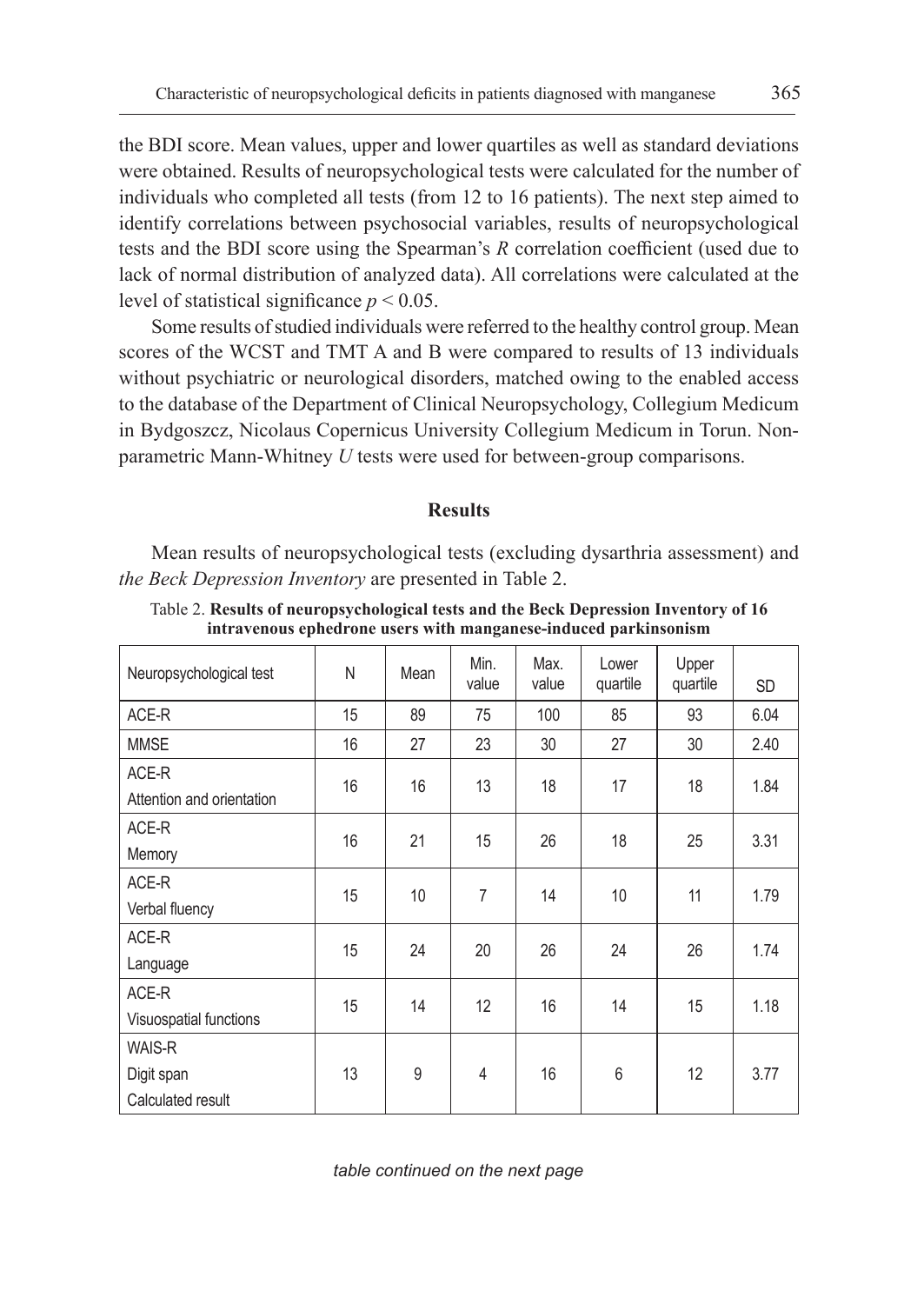| <b>WAIS-R</b>                         |    |                |                |     |                |       |       |
|---------------------------------------|----|----------------|----------------|-----|----------------|-------|-------|
| Block design                          | 13 | 10             | $\overline{7}$ | 15  | 8              | 16    | 1.02  |
| Calculated result                     |    |                |                |     |                |       |       |
| RAVLT <sub>1A</sub>                   | 12 | 5              | $\overline{2}$ | 10  | 4              | 6     | 1.95  |
| RAVLT <sub>2A</sub>                   | 12 | 8              | 5              | 14  | $6\,$          | 10.50 | 2.67  |
| RAVLT 3A                              | 12 | 9              | 3              | 13  | 8              | 12    |       |
|                                       |    |                |                |     |                |       | 2.90  |
| RAVLT <sub>4A</sub>                   | 12 | 10             | 8              | 14  | 8.50           | 11    | 2.06  |
| RAVLT 5A                              | 12 | 11             | 8              | 13  | 10             | 12.50 | 1.65  |
| RAVLT 1B                              | 12 | 5              | 3              | 8   | 3.50           | 6     | 1.70  |
| RAVLT 6A                              | 12 | 8              | $\overline{4}$ | 11  | 8              | 10    | 2.10  |
| RAVLT 7A                              | 12 | 9              | 5              | 11  | 7.50           | 10.50 | 2.13  |
| <b>RAVLT</b>                          | 12 | $\overline{2}$ | 0              | 6   | 1              | 3.50  | 2.10  |
| Recognition errors                    |    |                |                |     |                |       |       |
| <b>BVRT</b>                           | 13 | 6              | 4              | 10  | 5              | 7     | 1.57  |
| Number of correct answers             |    |                |                |     |                |       |       |
| <b>BVRT</b>                           |    |                |                |     |                |       |       |
| Expected number of correct<br>answers | 13 | $\overline{7}$ | $\overline{7}$ | 9   | $\overline{7}$ | 8     | 0.72  |
| <b>BVRT</b>                           | 13 |                |                | 12  |                |       |       |
| Number of errors                      |    | 6              | 0              |     | 5              | 7     | 3.06  |
| <b>BVRT</b>                           | 13 | $\overline{2}$ | 1              | 4   | $\overline{2}$ | 3     | 0.89  |
| Expected number of errors             |    |                |                |     |                |       |       |
| WCST % PE                             | 14 | 14             | 6              | 33  | 8              | 20    | 8.06  |
| <b>WCST % NPE</b>                     | 14 | 12             | 5              | 23  | 8              | 19    | 5.97  |
| <b>WCST % CONC</b>                    | 14 | 40             | 9              | 86  | 12             | 57    | 28.31 |
| WCST CC                               | 14 | 5              | $\overline{2}$ | 6   | 5              | 6     | 1.21  |
| WCST 1 cat                            | 14 | 42             | 11             | 84  | 12             | 74    | 30.44 |
| <b>TMTA</b>                           |    |                |                |     |                |       |       |
| seconds                               | 13 | 29             | 14             | 44  | 22             | 36    | 9.32  |
| TMT <sub>B</sub>                      |    |                |                |     |                |       |       |
| seconds                               | 13 | 77             | 35             | 137 | 57             | 88    | 27.30 |
| VFT phonemic                          |    |                |                |     |                |       |       |
| Number of correct words               | 12 | 40             | 22.00          | 65  | 34.50          | 45.50 | 11.37 |
| VFT phonemic                          |    |                |                |     |                |       |       |
| Perseverations                        | 12 | 0.75           | 0              | 3   | 0              | 1.50  | 1.21  |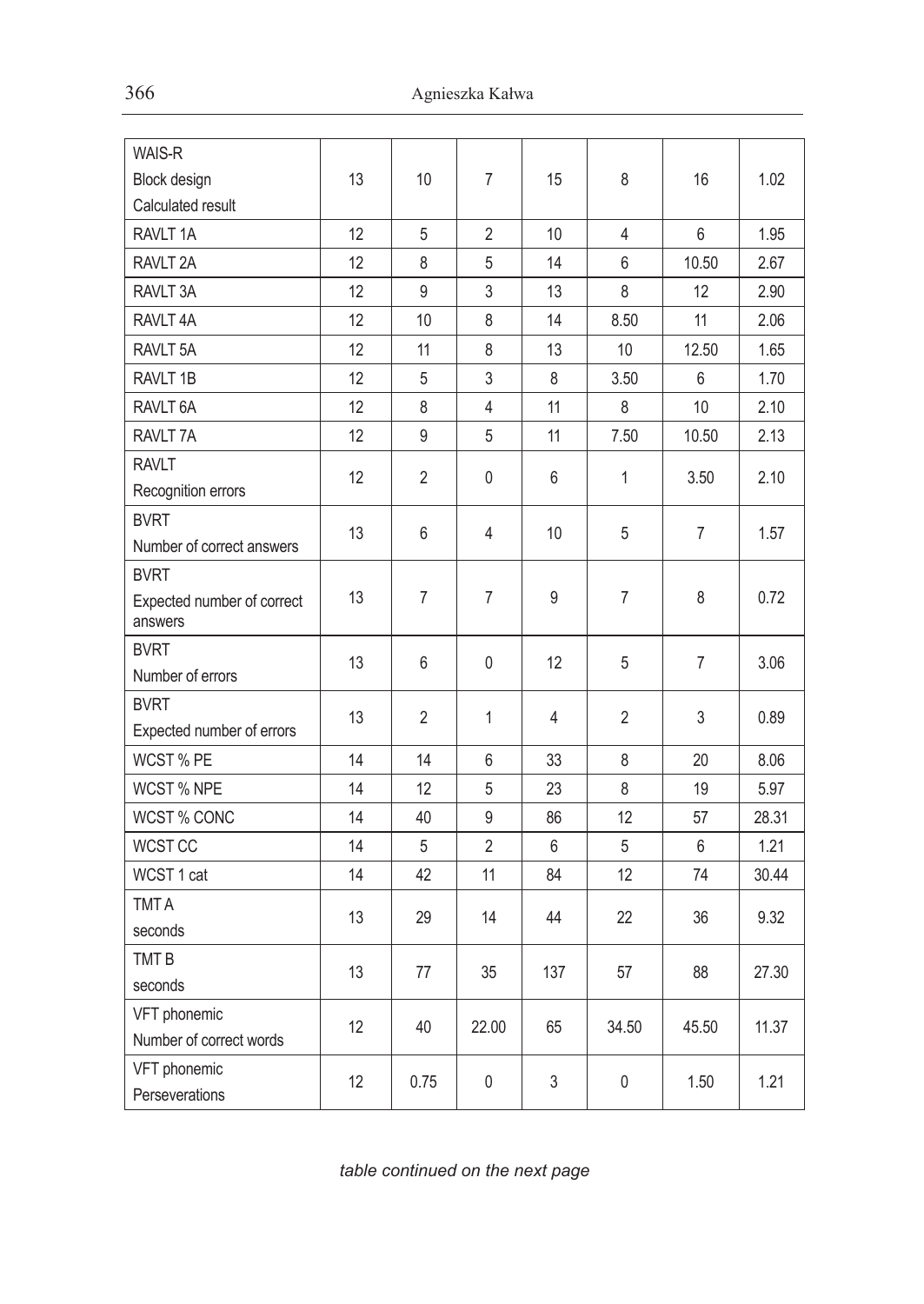| VFT phonemic<br>Intrusions                     | 12              | 0.33  | 0            | 3  | 0  | 0     | 0.88  |
|------------------------------------------------|-----------------|-------|--------------|----|----|-------|-------|
| <b>VFT</b> semantic<br>Number of correct words | 12              | 26.16 | 11           | 46 | 20 | 30    | 9.48  |
| <b>VFT</b> semantic<br>Perseverations          | 12              | 0.58  | 0            | 3  | 0  | 1     | 0.99  |
| <b>VFT</b> semantic<br><b>Intrusions</b>       | 12              | 0.83  | $\mathbf{0}$ | 4  | 0  | 1.50  | 1.40  |
| <b>BDI</b>                                     | 12 <sup>°</sup> | 25.25 | 8            | 48 | 16 | 31.50 | 11.77 |

Descriptive statistics: the number of investigated patients (N), means, minimum and maximum values, lower and upper quartiles, standard deviations (SD).

ACE-R – Addenbrooke's Cognitive Examination – Revised Scale; WCST – Wisconsin Card Sorting Test; % PE – percent of perseverative errors; % NPE – percent of non-perseverative errors; % CONC – percent of conceptual level responses;  $CC$  – number of completed categories (max. 6); 1 cat – the number of trials to complete the 1<sup>st</sup> category; TMT – Trial Making Test; WAIS-R – Wechsler Adult Intelligence Scale – Revised; RAVLT– Rey Auditory Verbal Learning Test (number of words in the following repetitions of list A: 1A–7A;1B – number of words in the repetitions of list B); VFT – Verbal Fluency Test; BVRT– Benton Visual Retention Test; BDI – Beck Depression Inventory

### **Results of neuropsychological tests**

### *Global cognitive function screening*

The mean result of *the Addenbrooke's Cognitive Examination* (ACE-R translated by M. Roessler) was 89 points (out of 100 possible to obtain). In turn, the mean score of *the Mini-Mental State Examination* (MMSE) included in the ACE-R was, on average, 28 out of 30 possible points. The between-individuals difference in test performance was significant (ACE-R min. 75 points, max. 100 points,  $SD = 6.04$ ; MMSE min. 23 points, max. 30 points,  $SD = 2.40$ ). The results suggested global cognitive function decrease in some patients and no such disorders in others. Qualitative analysis of individual ACE-R subtests indicated correct orientation in time and space, verbal and working memory problems (e.g., mental subtraction). It also indicated poorer visuospatial functions.

### *Memory and learning processes*

In the studied group, mean result of immediate verbal memory assessment using the WAIS-R Digit Span subtest was within age norms (the mean calculated result was 10), however, there were significant differences in test performance between particular subjects (min. 4, max. 16, *SD* = 3.77).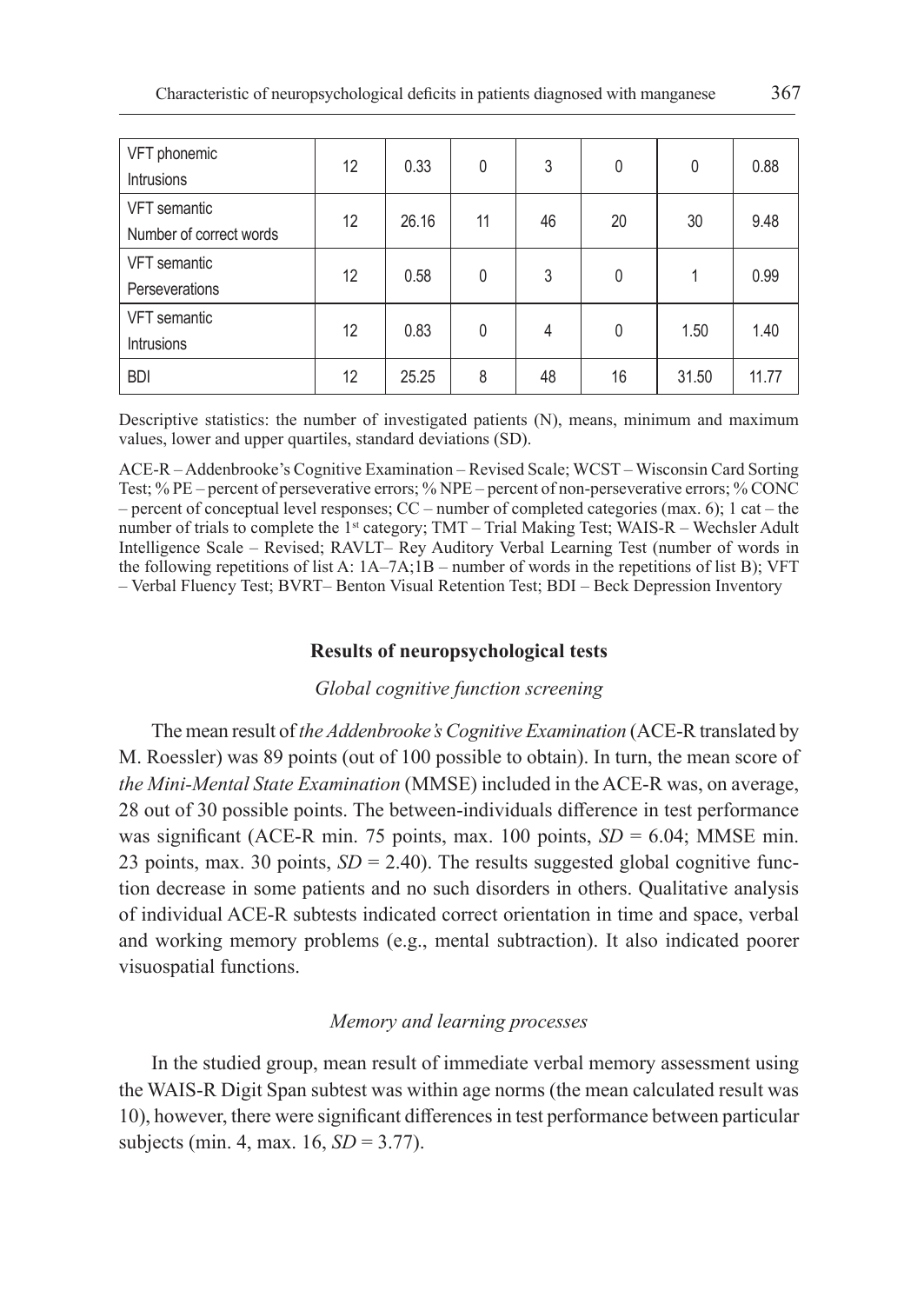The curve of learning processes in the RAVLT was dynamic, however, studied patients were able to remember only 11 out of 15 words in fifth list repetition. In all investigated individuals minor susceptibility to distraction was noticed (after presenting of the list B the number of remembered words diminished to 8). The patients also made on average 2 errors in recognition task. Standard deviation values in following list repetitions ranged from 1.70 to 2.30.

In the assessment with *the Benton Visual Retention Test*, a method suggested by the authors of Polish normalization was used. This method consisted in the assessment of differences between the number of correct answers and errors made and the expected number correct answers and errors (a difference of 3 points indicates a decrease in cognitive functioning). As a premorbid intelligence quotient, the assumed intellectual norm was adopted, which was justified by the data from clinical interview of investigated patients. None of them was diagnosed with intellectual disability, they had, on average, 12 years of formal education. Investigated individuals generated 6 correct answers on average  $(4-10; SD = 1.57)$  and made 6 errors on average  $(0-12;$ *SD* = 3.06). The difference between mean number of obtained and expected correct answers and errors was 1 point, however the difference between mean number of obtained and expected errors was 4 points.

Analysis of above results indicated mild decrease of verbal and visual memory processes.

#### *Executive function assessment*

In the assessment of WCST results  $(n = 14)$  indicators of cognitive flexibility, logical conceptualization and effective thinking skills were taken into account. The following parameters were assessed: percent of perseverative and non-perseverative errors, percent of answers according to logical conceptualization, number of completed categories (max. 6), and trials to complete the first category. The test performance varied between particular subjects. For instance, standard deviation in the number of perseverative errors in the WCST was 8.06. Among individuals who completed the WCST were patients with serious cognitive flexibility disorders (33% of perseverative errors) and individuals with no disturbances in that cognitive domain (e.g., 6% of perseverative errors).

Similar diversity of results was found in *Trial Making Test* (TMT) performance  $(n=14)$ . Mean time of TMT A performance (29 seconds) indicated correct psychomotor speed while mean result of the TMT B (77 seconds) indicated slightly weakened set-shifting function. The divergence of TMT results was smaller in psychomotor speed assessment (*SD* = 9.32) than in executive function assessment (*SD* = 27.30).

Mean scores of tests measuring various aspects of working memory and executive function were referred to available but yet unpublished norms of the WCST and TMT,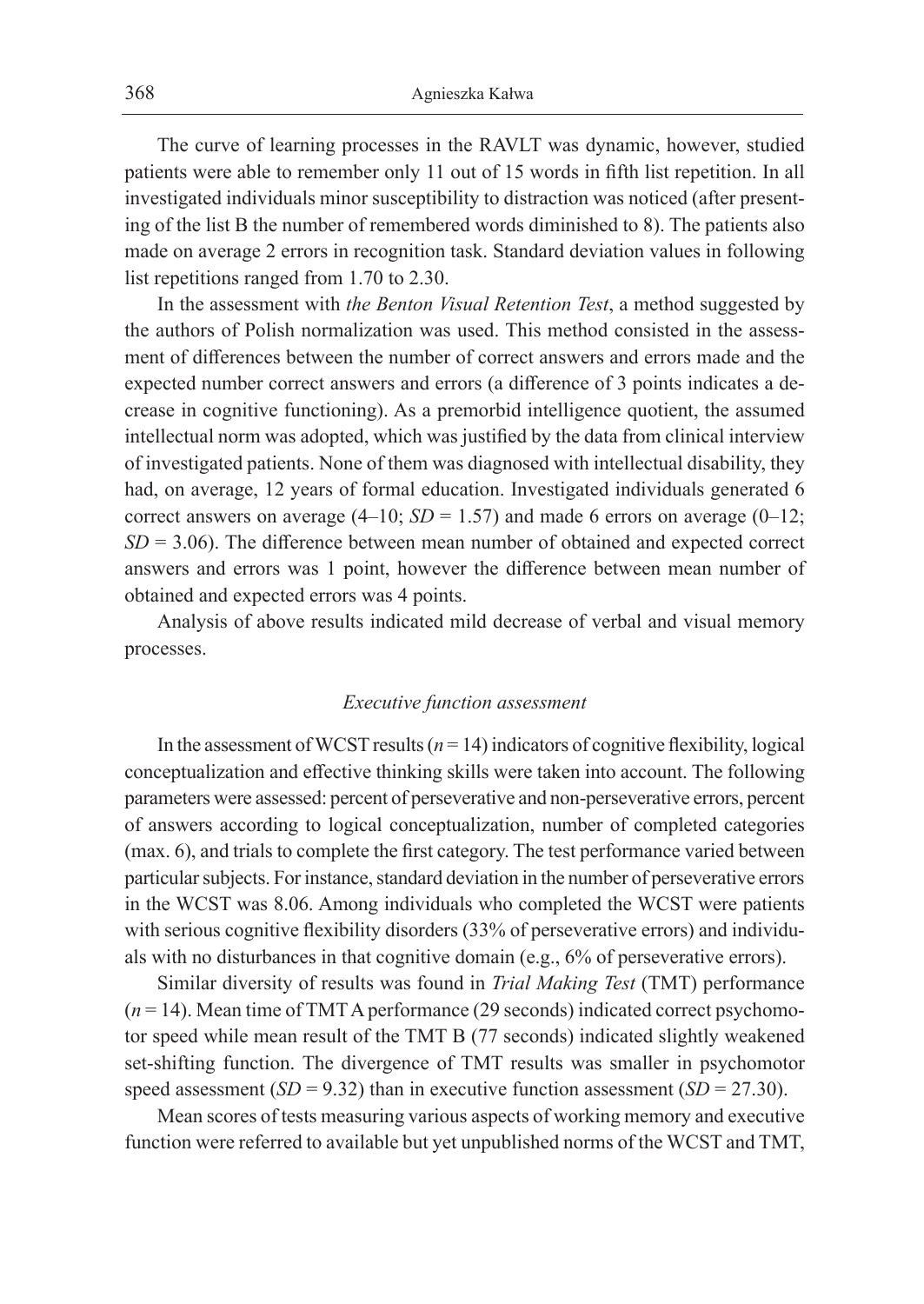accessible due to access permit to the healthy individual database of the Department of Clinical Neuropsychology, Collegium Medicum in Bydgoszcz, Nicolaus Copernicus University Collegium Medicum in Torun. Results of 13 healthy, education-matched (12 years), individuals (9 women and 4 men) were selected. Healthy individuals were significantly older than individuals in the experimental group (mean age 44 years, while the mean age of patients was 35 years), which could be associated with potentially poorer results of healthy individuals due to age factor. Comparison of WCST and TMT results with scores from healthy individuals database as well as the reference of TMT scores to the Polish version of the Halstead–Reitan battery [27], is presented in Table 3. WCST results were not compared with the known Polish adaptation [28] because it does not concern computer version of the test.

Table 3. **Differences in WCST and TMT performance between intravenous ephedrone**  users with manganese-induced parkinsonism  $(n = 14)$  and healthy individuals  $(n = 13)$ **investigated in the Department of Clinical Neuropsychology, Collegium Medicum in Bydgoszcz, Nicolaus Copernicus University in Torun. Mean values, p levels and Mann-Whitney U test values. Comparison of TMT scores with the Polish normalization of the Halstead–Reitan battery**

| Neuropsychological test       | Ephedrone users                       | Healthy<br>individuals                      | p value   | Mann-Whitney<br>U test |
|-------------------------------|---------------------------------------|---------------------------------------------|-----------|------------------------|
| WCST % PE                     | 14                                    | 9                                           | $0.03***$ | 35.50                  |
| WCST % NPE                    | 12                                    | 9                                           | 0.22      | 50                     |
| WCST % CONC                   | 40                                    | 78                                          | $0.001**$ | 16                     |
| WCST CC                       | 5                                     | 6                                           | 0.27      | 52                     |
| WCST 1 cat                    | 42                                    | 15                                          | 2.96      | 20.50                  |
| <b>TMTA</b><br>(seconds)      | 29<br>$(75th - 90th)$<br>percentile)* | 24<br>$(75^{th} - 90^{th})$<br>percentile)* | 0.18      | 44                     |
| TMT <sub>B</sub><br>(seconds) | 77<br>$(25th - 50th)$<br>percentile)* | 50<br>$(50^{th} - 75^{th})$<br>percentile)* | $0.01***$ | 25.50                  |

WCST – Wisconsin Card Sorting Test; % PE – percent of perseverative errors; % NPE – percent of non-perseverative errors; % CONC – percent of conceptual level responses; CC – number of completed categories (max. 6); 1 cat – the number of trials to complete the  $1<sup>st</sup>$  category; TMT – Trial Making Test (seconds)

\* comparison with the norms of the Polish version of the Halstead-Reitan battery

\*\* statistically significant differences

In the WCST, manganese encephalopathy patients, in comparison with healthy controls, had significantly poorer results regarding the number of perseverative errors (significantly more in the experimental group) and the number of conceptual level re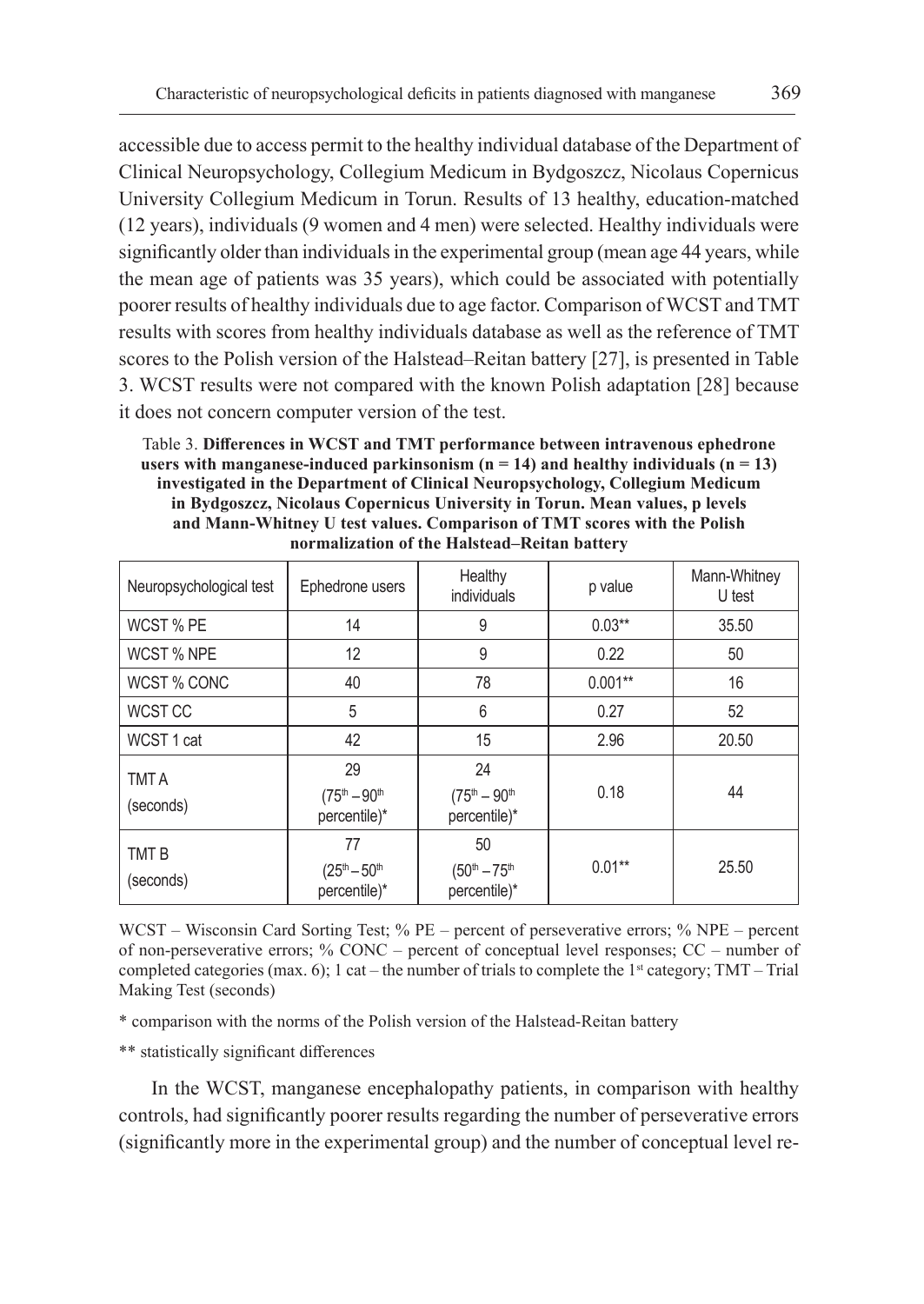sponses (significantly lower in the experimental group). Patients with encephalopathy also needed more time to complete the TMT B.

### *Constructive function assessment*

The results of visuospatial constructive function assessment with the use of the WAIS-R Block Design subtest indicated normal condition of these processes. The mean calculated score was 10 points (min.7, max. 15,  $SD = 1.02$ ). Only two individuals scored below the age norm.

# *Verbal Fluency*

Results of particular patients ranged between the ability to generate 22–65 words in semantic ( $SD = 11.37$ ) and 11–46 words in phonemic ( $SD = 9.48$ ) test in one minute. The majority of patients made neither perseveration nor intrusion errors. Patients had an ability to generate on average 40 words in semantic test (associated with following categories: animal, fruit and vegetable), which corresponded to  $90<sup>th</sup>$  percentile (in a scale ranging from 10<sup>th</sup> to 90<sup>th</sup> percentile) according to American norms, and on average 26 words in phonemic test (words beginning with F, A or S) in one minute, which corresponded to 10<sup>th</sup> percentile. The reference of *the Verbal Fluency Test* mean results to American norms [23, 24] could suggest normal ability to generate words in one minute in the assessment of semantic but not phonemic fluency. However, this cannot be done taking into account language differences – resulting from different number of words beginning with letters F, A and S in Polish and English language. Therefore the scores of the VFT should be interpreted solely in terms of the clinical sample.

### *Dysarthric speech disorder assessment*

*The Frenchay Dysarthria Assessment* (FDA) adapted by Marika Litwin, was applied in 12 patients out of the whole studied group. It indicated moderate severity of dysarthric speech disorders. The diversity of results between individuals was significantly smaller than in most of the described studies  $(SD = 1.02-3.99)$ . The most affected area was the ability to initiate spontaneous speech. In some people, these disorders were very severe, however, not in all subjects they were accompanied by palilalia. In majority of patients shortened phonation time as well as laryngeal pitch and volume weakness were observed. Various severity of disorders (from mild to severe) were present in movements of lips (stretching, stiff 'frozen' lips in speech), tongue (in particular associated with elevation of the tongue) and mandible (excessive stiffness, mostly observed in speech). In some patients, mild or moderate problems associated with soft palate function for speech were observed; one patient had problems with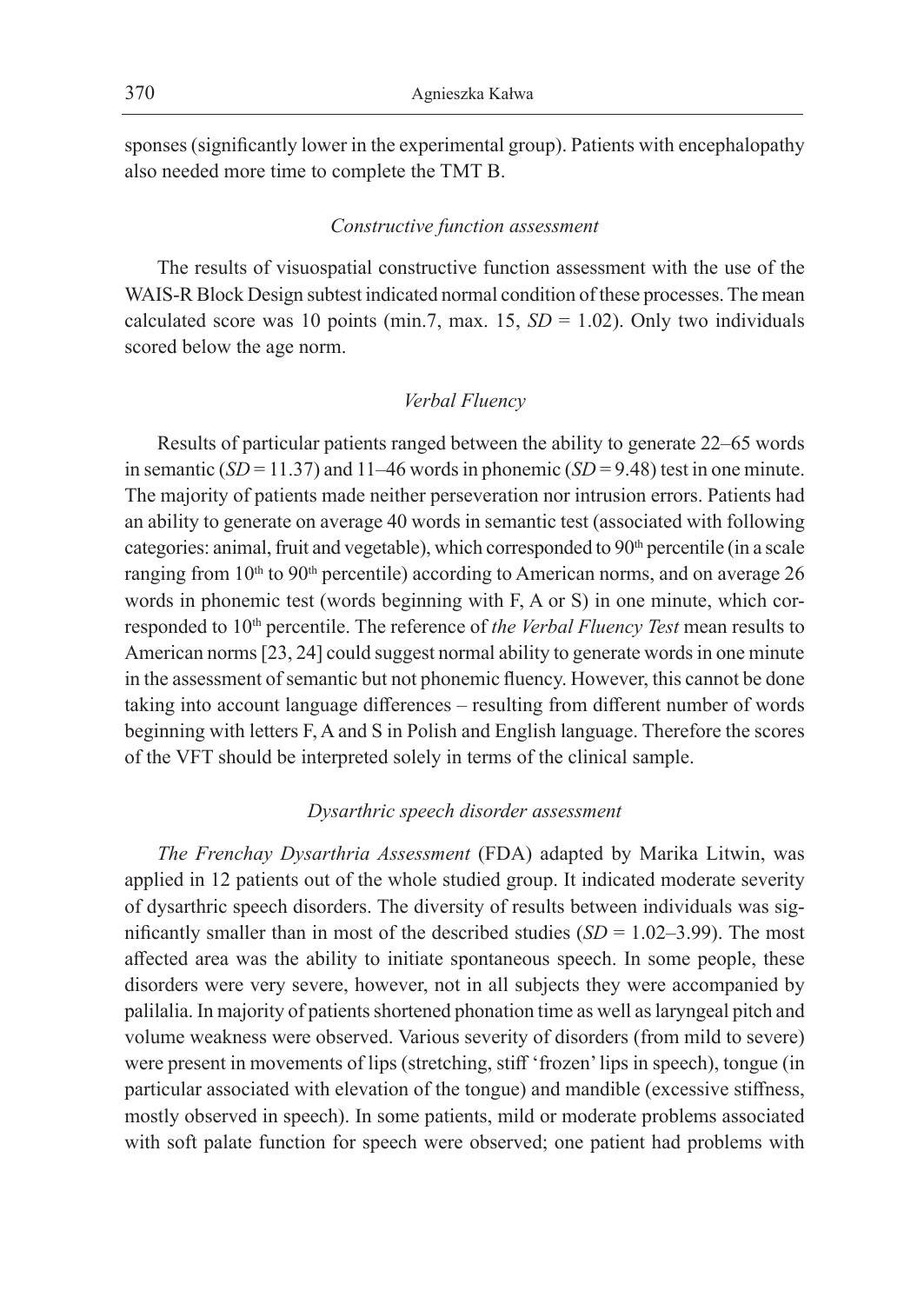leakage of foods and drinks through the nose while eating. The majority of studied patients had mild or moderate problems in breathing control, particularly shortening of exhalation. In eight patients mild or moderate salivation problems were observed, mostly while leaning, during sleep or at the moment of weakened concentration. In five subjects various severity of choking with food or saliva was present. Three persons had mild or moderate swallowing problems. Detailed FDA assessment with data relating to micrographia and palilalia are presented in Table 4.

| Patient     | $\mathbf{1}$                     | $\overline{2}$           | $\overline{3}$           | $\overline{4}$ | 5                        | $6\,$                    | $\overline{7}$           | 8                        | $\overline{9}$ | 10                       | 11             | 12        |
|-------------|----------------------------------|--------------------------|--------------------------|----------------|--------------------------|--------------------------|--------------------------|--------------------------|----------------|--------------------------|----------------|-----------|
| Reflexes    |                                  |                          |                          |                |                          |                          |                          |                          |                |                          |                |           |
| cough       | $++++$                           | $\overline{a}$           | ÷                        | $++$           | ÷                        | $^{++}$                  | $\overline{a}$           | $\overline{\phantom{0}}$ | -              | $\ddot{}$                | ٠              | +         |
| swallowing  | ä,                               | $\overline{\phantom{a}}$ | $\overline{\phantom{a}}$ | $++$           | $\ddot{}$                | $\overline{\phantom{a}}$ | $\overline{\phantom{0}}$ | $\ddot{}$                | $\overline{a}$ | $\overline{\phantom{0}}$ | L,             |           |
| salivation  | ÷                                | $\overline{a}$           | +                        | $^{++}$        | +                        | $\ddot{}$                | $\ddot{}$                | $^{++}$                  | $\overline{a}$ | $\overline{a}$           | $^{++}$        | +         |
| Respiration |                                  |                          |                          |                |                          |                          |                          |                          |                |                          |                |           |
| at rest     | $\begin{array}{c} + \end{array}$ | ٠                        | $^{++}$                  | $\ddot{}$      | $\ddot{}$                | $\overline{a}$           | ٠                        | ÷                        | $\ddot{}$      | $^{++}$                  | $\ddot{}$      | $\ddot{}$ |
| in speech   | $\ddot{}$                        | $\overline{a}$           | $^{++}$                  | $\ddot{}$      | $\ddot{}$                | $^{++}$                  | ÷                        | $\overline{a}$           | L,             | $\ddot{}$                | $\overline{a}$ | +         |
| Lips        |                                  |                          |                          |                |                          |                          |                          |                          |                |                          |                |           |
| at rest     | $\overline{\phantom{0}}$         | $\overline{\phantom{a}}$ | +                        | $\overline{a}$ | $\ddot{}$                | $\overline{\phantom{a}}$ | ٠                        | +                        | $\overline{a}$ | $\overline{a}$           | +              |           |
| spread      | ÷                                | $\ddot{}$                | ÷                        | $\overline{a}$ | $\overline{\phantom{0}}$ | $\overline{a}$           | $\overline{a}$           | $\overline{a}$           | ÷              | $++++$                   |                |           |
| closing     | ÷,                               | $\ddot{}$                | $\overline{a}$           | $\ddot{}$      | $\overline{a}$           | $\overline{a}$           | ÷,                       | +                        | ÷,             | $\ddot{}$                | $\overline{a}$ |           |
| alternate   | ÷                                | $\ddot{}$                | $\ddot{}$                | $\ddot{}$      | $\overline{\phantom{m}}$ | $\ddot{}$                | $\ddot{}$                | $\ddot{}$                | $\ddot{}$      | $\ddot{}$                | $\ddot{}$      |           |
| in speech   | $\ddot{}$                        | $\ddot{}$                | $^{++}$                  | $^{++}$        | $^{++}$                  | $^{++}$                  | ÷,                       | $^{++}$                  | $\ddot{}$      | $^{++}$                  | +              | +         |
| Mandible    |                                  |                          |                          |                |                          |                          |                          |                          |                |                          |                |           |
| at rest     | ٠                                | $\overline{\phantom{a}}$ | $\ddot{}$                | $\ddot{}$      | $\ddot{}$                | $\overline{\phantom{a}}$ | $\ddot{}$                | $\ddot{}$                | -              | $\ddot{}$                | ٠              |           |
| in speech   | $\overline{a}$                   | $\ddot{}$                | $\overline{\phantom{0}}$ | $^{++}$        | $^{++}$                  | $\ddot{}$                | $\ddot{}$                | $\ddot{}$                | ÷              | $\ddot{}$                | $\overline{a}$ |           |
| Soft palate |                                  |                          |                          |                |                          |                          |                          |                          |                |                          |                |           |
| foods       | ÷                                | $\overline{a}$           | ÷                        | $^{++}$        | $\overline{a}$           | $\overline{\phantom{a}}$ | $\overline{a}$           | $\overline{a}$           | $\overline{a}$ | ٠                        | ٠              |           |
| maintenance | ٠                                | $\overline{a}$           | ٠                        | ٠              | +                        | $\ddot{}$                | $\overline{a}$           | $\ddot{}$                |                |                          | ٠              | +         |
| in speech   | ÷                                | $\ddot{}$                | $\ddot{}$                | $^{++}$        | $^{++}$                  | $\overline{\phantom{a}}$ | ÷                        | $\overline{\phantom{a}}$ | L,             | $\overline{a}$           | $\overline{a}$ |           |
| Laryngeal   |                                  |                          |                          |                |                          |                          |                          |                          |                |                          |                |           |
| phonation   | $\overline{\phantom{m}}$         | $\overline{\phantom{a}}$ | +                        | $^{+++}$       | +                        | $\ddot{}$                | $\ddot{}$                | +                        | $\ddot{}$      | $^{++}$                  | $^{++}$        | +         |
| pitch       | $\begin{array}{c} + \end{array}$ | $^{++}$                  | +                        | +              | +                        | $\overline{\phantom{a}}$ | +                        | $\ddot{}$                | $\ddot{}$      | $\ddot{}$                | $\ddot{}$      |           |
| volume      | $\ddot{}$                        | ÷                        | $\ddot{}$                | $^{++}$        | $\ddot{}$                | ÷                        | $\overline{\phantom{m}}$ | ٠                        | ٠              | $++$                     | $\ddot{}$      |           |
| in speech   | $\ddot{}$                        | +                        | $\ddot{}$                | +              | +                        | $^{++}$                  | +                        | $^{+++}$                 | $^{++}$        | +                        | $\ddot{}$      | +         |

Table 4. **Dysarthria assessment in 12 intravenous ephedrone users with manganese-induced parkinsonism with the use of the Frenchay Dysarthria Assessment; together with data data relating to handwriting disorders (micrographia) and palilalia**

*table continued on the next page*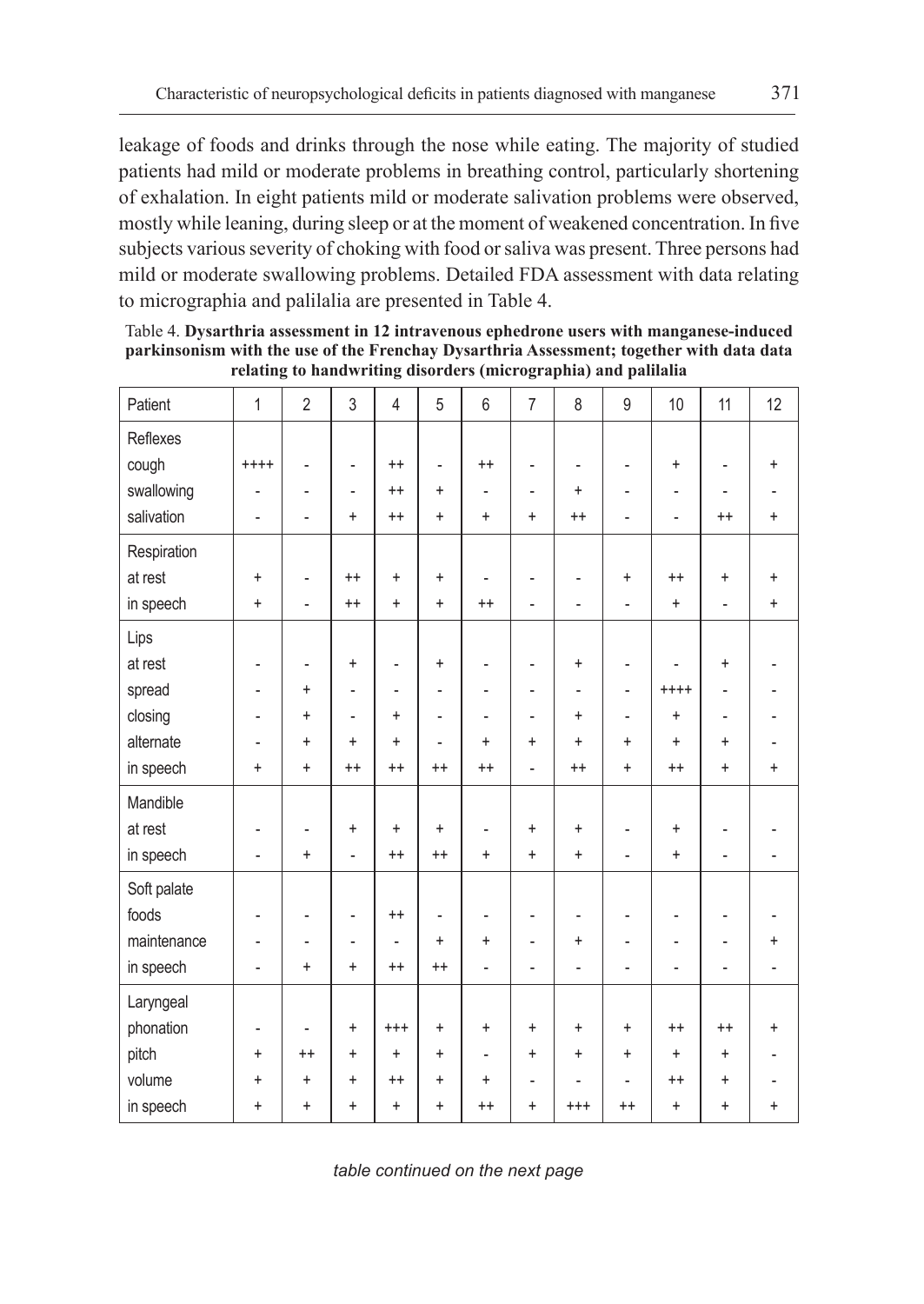| Tongue                                     |                          |                          |              |              |         |                          |                |           |                          |                          |              |   |
|--------------------------------------------|--------------------------|--------------------------|--------------|--------------|---------|--------------------------|----------------|-----------|--------------------------|--------------------------|--------------|---|
| at rest                                    | $\ddot{}$                | ٠                        |              | $\ddot{}$    | ٠       | $\ddot{}$                | ٠              | ۰         |                          | $++$                     | $\ddot{}$    |   |
| protrusion                                 | $\blacksquare$           | $^{++}$                  | ٠            | $\ddot{}$    | $^{++}$ | ٠                        | ۰              | $\ddot{}$ | $\overline{\phantom{a}}$ | $\ddot{}$                | ÷            |   |
| elevation                                  | $++$                     | $^{++}$                  | $^{+++}$     | $^{++}$      | $^{++}$ | ٠                        | $++$           | $\ddot{}$ |                          | $++$                     | $^{++}$      | ÷ |
| lateral                                    | $++$                     | $^{++}$                  | ٠            | $\ddot{}$    | $^{++}$ | ٠                        | ٠              | $^{+++}$  | -                        | $\overline{\phantom{a}}$ | ÷            | ÷ |
| alternate                                  | ٠                        | $\overline{\phantom{0}}$ |              | ٠            | ٠       | $\overline{\phantom{a}}$ | ٠              | $^{++}$   |                          | ۰                        |              |   |
| in speech                                  | $\ddot{}$                | $\ddot{}$                | ۰            | $\ddot{}$    | ٠       | $\ddot{}$                | $\overline{a}$ | $\ddot{}$ |                          | $\ddot{}$                | ٠            | + |
| Intelligibility                            |                          |                          |              |              |         |                          |                |           |                          |                          |              |   |
| words                                      | $\overline{\phantom{a}}$ | $++++$                   | ۰            | $++$         |         | $^{++}$                  | ۰              |           |                          |                          |              |   |
| sentences                                  | $++$                     | $++++$                   | $^{+++}$     | $++$         | ٠       | $++++$                   | ÷              | ۰         |                          | ٠                        | ٠            |   |
| spontaneous<br>speech                      | $^{+++}$                 | $++++$                   | $\ddot{}$    | $\ddot{}$    | ٠       | $++++$                   | ٠              | $^{++}$   | $\ddot{}$                | $\ddot{}$                | ÷            |   |
| Handwriting<br>disorders<br>(micrographia) | $\mathbf{1}$             | $\mathbf{0}$             | $\mathbf{0}$ | $\mathbf{0}$ | 1       | 1                        | 1              | 1         | 1                        | $\mathbf{0}$             | $\mathbf{0}$ |   |
| Palilalia                                  | 1                        | $\mathbf{1}$             | 1            | $\pmb{0}$    | 1       | 1                        | $\mathbf{0}$   | 1         | 1                        | $\mathbf{0}$             | $\mathbf{0}$ | 1 |

Disorder severity assessment: – no disorders, + mild disorders, ++ moderate disorders, +++ severe disorders, ++++ very severe disorders.

Micrographia and palilalia 0 – absence, 1– presence

# Associations between depressiveness and cognitive functioning

The mean score of the BDI, which was administrated in 12 patients, indicated the moderate level of depressive symptoms (25 points). However, there were significant differences between patients  $(SD = 11.77)$ , which mean that some of them did not have depressive symptoms (8 points) while others assessed it at the level of moderately severe depression (48 points). Greater severity of depressive symptoms was associated with lower overall ACE-R score, worse results of the BVRT (higher number of errors and lower number of correct answers), lower number of words in fourth repetition of list A in the RAVLT, as well as lower number of words generated in one minute in the phonemic *Verbal Fluency Test*. The results are shown in Table 5.

Table 5. **Significant Spearman's R correlations between neuropsychological tests scores and the BDI score in intravenous ephedrone users with manganese-induced parkinsonism (n = 16)**

| BDI&               | Spearman's R |
|--------------------|--------------|
| ACE-R              | $-0.66$      |
| <b>BVRT Errors</b> | 0.83         |

*table continued on the next page*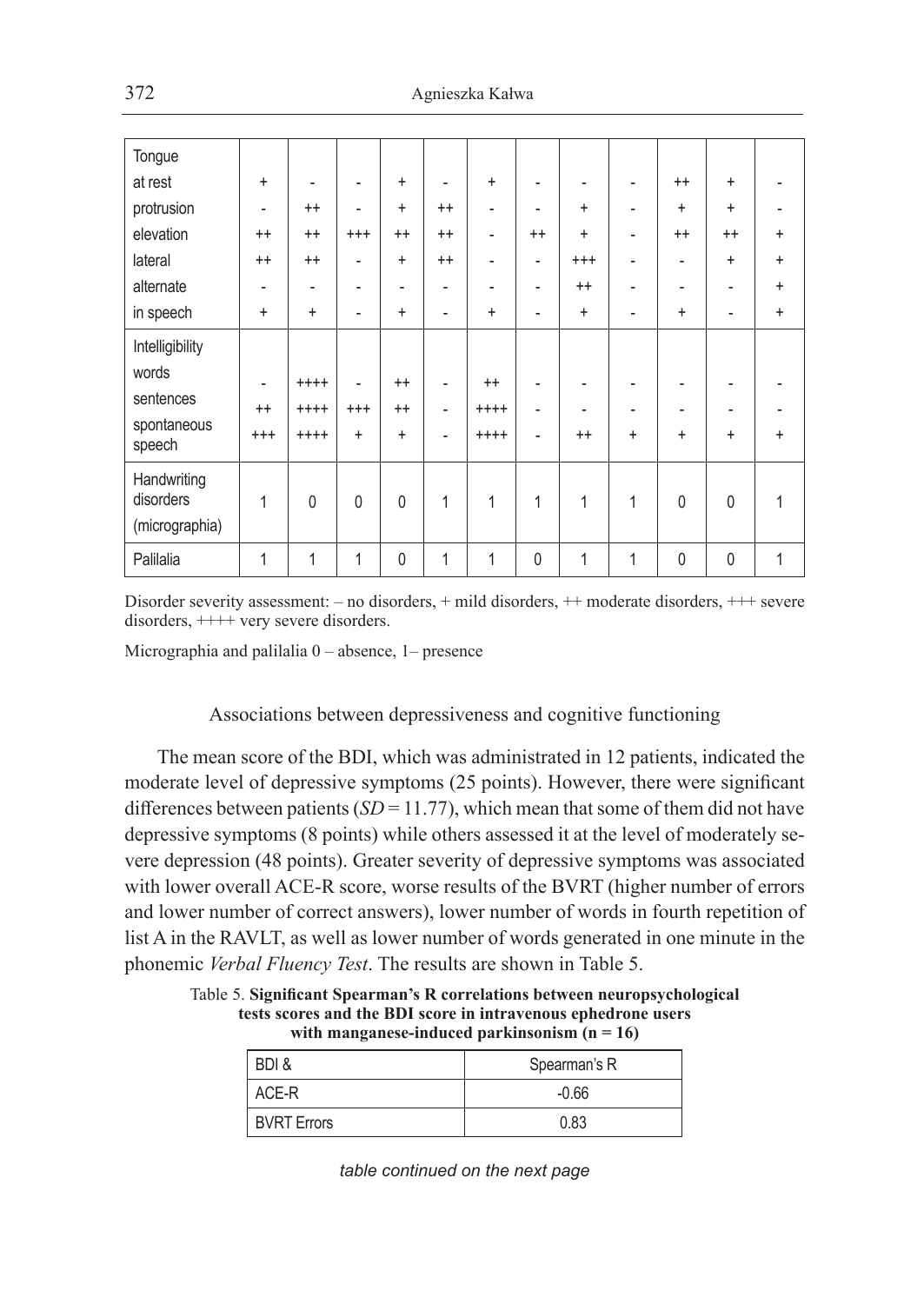| <b>BVRT Correct answers</b>     | $-0.71$ |
|---------------------------------|---------|
| VFT phonemic<br>number of words | $-0.75$ |
| RAVIT <sub>4</sub> A            | $-0.85$ |

ACE-R – Addenbrooke's Cognitive Examination; BVRT – Benton Visual Retention Test; RAVLT 4A – Rey Auditory Verbal Learning Test, fourth repetition of list A

### Association between cognitive functioning and psychosocial factors

Correlations between the results of neuropsychological tests and psychosocial variables are presented in Table 6. No statistically significant associations were found between results of neuropsychological tests and duration of ephedrone use. The age of patients correlated with (1) the percentage of perseverative errors in the WCST (the older the patients were, the more errors they made), which indicates age-related decrease in cognitive flexibility, as well as with (2) lower number of completed WCST categories, which indicates decreased effectiveness of thinking in older subjects. Older age also correlated with higher percentage of conceptual level responses in the WCST and better immediate verbal memory measured using the WAIS-R Digit Span subtest.

Higher number of years of education correlated with higher number of words given in the RAVLT in  $6<sup>th</sup>$  repetition of list A as well as with lower number of errors in the RAVLT Recognition Task. This variable also correlated with higher number of correct answers in the WCST and lower number of errors in *the Benton Visual Retention Test*.

| Psychosocial variable       | Neuropsychological test       | Spearman's R |
|-----------------------------|-------------------------------|--------------|
|                             | WCST % PE                     | 0.53         |
|                             | WCST CC                       | $-0.67$      |
| Age                         | WCST % CONC                   | $-0.64$      |
|                             | WAIS-R Digit Span             | 0.60         |
|                             | RAVLT 6A                      | 0.64         |
|                             | <b>RAVLT Recognition Task</b> | $-0.66$      |
| Education (number of years) | <b>BVRT Correct Answers</b>   | 0.76         |
|                             | <b>BVRT</b> Errors            | $-0.64$      |

Table 6. **Significant Spearman's R correlations between psychosocial variables and results of neuropsychological tests in intravenous ephedrone users with manganese-induced parkinsonism (n = 16)**

WCST – Wisconsin Card Sorting Test; % PE – percent of perseverative errors; CC – number of completed categories; % CONC – percent of conceptual level responses; WAIS-R – Wechsler Adult Intelligence Scale-Revised; BVRT – Benton Visual Retention Test; RAVLT 6A– Rey Auditory Verbal Learning Test,  $6<sup>th</sup>$  repetition of list A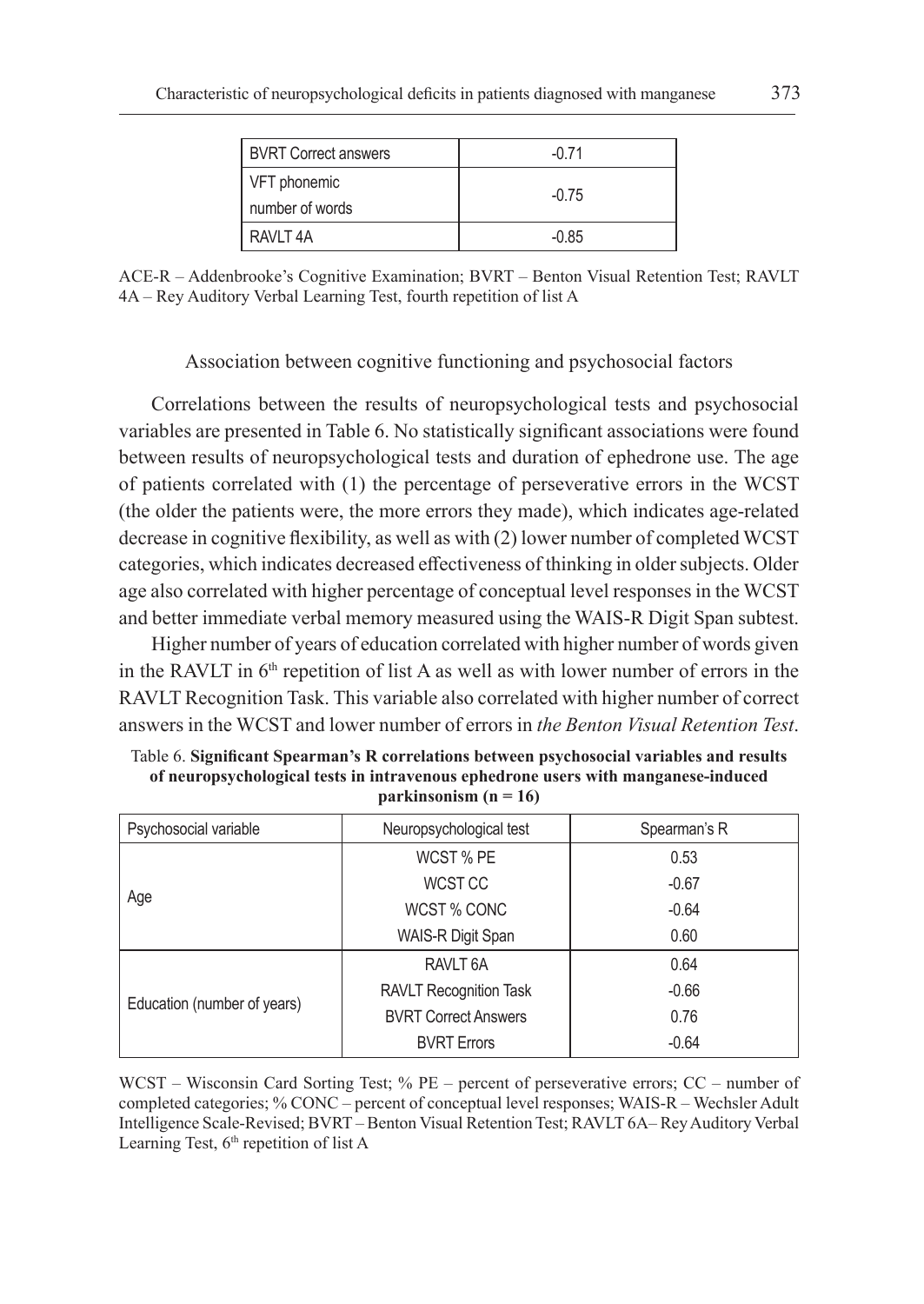### **Discussion of results**

The present work concerns cognitive and emotional functioning of intravenous ephedrone users diagnosed with manganese encephalopathy. Moreover, it aimed to assess the relationship between depressiveness and cognitive functioning of investigated patients.

#### Global cognitive function assessment

The mean result indicating no global cognitive functioning decrease at dementia level, seemed not surprising in light of previous studies. Although none of previous authors used *the Addenbrooke's Cognitive Examination* (ACE-R), MMSE results similar to those obtained in this study were found in other works. For instance, the Ukrainian study [29] found neither global cognitive dysfunctions, nor memory dysfunctions specific for dementia. The MMSE score was 29 points. In turn, in the Lithuanian study [30], only one patient out of a group of 17 that were assessed with the MMSE obtained a score indicating moderate dementia (18 points), while the results of other tested patients did not deviate from the norm. In a case study conducted by Turkish authors, a patient showing no typical changes in the MRI picture obtained a score of 28 points in the MMSE [31]. In light of the present assessment and above cited studies, the MMSE alone seems to be an ineffective diagnostic tool. In this study, however, the use of the more extensive and complex, compared to the MMSE, screening tool – ACE-R, proved to be valuable, especially its subscales related to mental subtraction and visuospatial functions assessment.

### Learning and memory processes

Results of the present study concerning mild disorders of learning and memory functions in verbal as well as in visual aspect confirm findings of Koksal et al. [32]. The authors investigated a group of 9 patients with ephedrone encephalopathy and a group of healthy controls. The results showed no differences between examined groups concerning language, visuospatial and constructive functions. However, only in the experimental group of patients with ephedrone encephalopathy, verbal and nonverbal memory disturbances – in learning, recall as well as in recognition – were found. Verbal and visual memory disorders, however, without recognition deficits, were also found in a case study of Yildrim et al. [31]. The type of verbal memory disorders were described as characteristic of frontal lobe dysfunction as it included spontaneous learning disorders in individuals capable of correctly recalling material from memory. The present study did not confirm that observation, as disorders of verbal material recognition were present in investigated patients.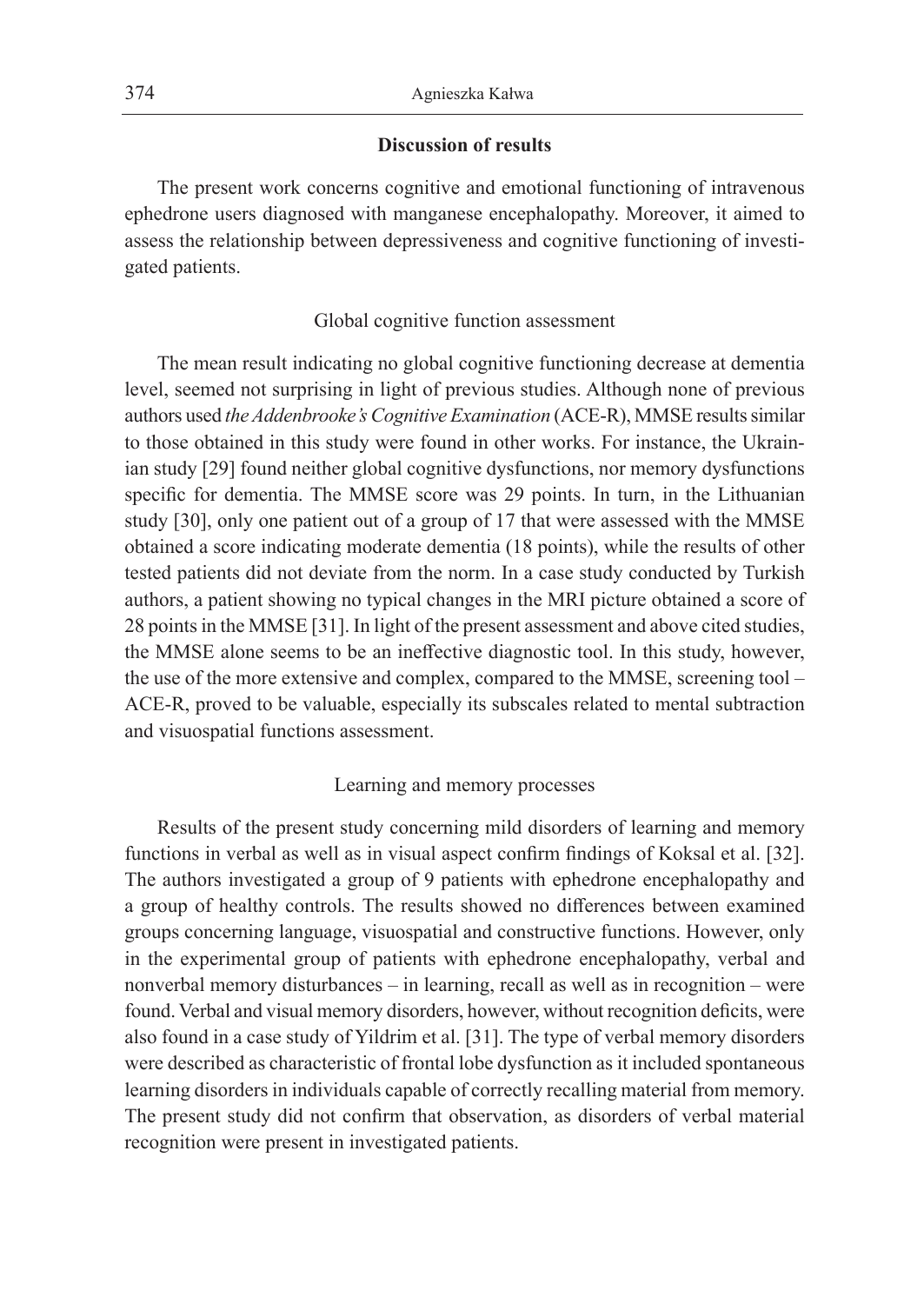#### Visuospatial functions

The mean result of constructive functions assessment indicated the efficiency of these processes within the norm. At the same time, visuospatial assessment in the ACE-R global cognitive screening yielded results suggesting a reduction in these functions. Referring to the study of Koksal et al. [10], who used the same methods as applied in the ACE-R (Necker cube and *Clock Drawing Task*) and obtained results within the norm, it might be suggested that patients in the present work had poorer visuospatial abilities compared to individuals investigated in the cited research. On the other hand, the obtained results show that in spite of evident difficulties in tasks requiring spatial planning and motor functions, abilities of abstract visuospatial thinking and patternbased construction were correct in majority of patients.

### Verbal fluency

None of studies cited above investigated verbal fluency, therefore it is difficult to compare the obtained results to previous data. The test performance varied between particular subjects. It might be associated with different severity of palilalia – individuals with severe disorders could have greater difficulties in articulating words.

# Executive function assessment

In comparison to healthy subjects, mean results of manganese encephalopathy patients indicated greater cognitive rigidity and poorer logical conceptualization and set-shifting. However, particular patients varied in efficiency of executive function and working memory. In some patients these functions seemed to be normal, while in others they were significantly disturbed.

The results of international studies on cognitive functions in patients with ephedrone encephalopathy are not consistent. In the mentioned studies of Koksal et al. [10, 32] (including 9 and 7 patients), who used different methods compared to the present study, executive function was mildly impaired when compared to the control group. In turn, Colosimo and Guidi [33] used, as in the present study, the WCST and TMT to assess executive function in their case study. The patient had mild disorders of cognitive flexibility (measured by the percentage of perseverative errors in the WCST, as in the present study) and set-shifting evaluated by the TMT B. Disturbances in executive function in patients with ephedrone encephalopathy were also confirmed by the study of Selikhova et al. [29]. The authors investigated 13 patients and used *the Frontal Assessment Battery* (FAB) to assess executive function. They found established minor deficits in cognitive flexibility, programming, sensitivity to interference, and in the area of inhibitory control. A different perspective of working memory and executive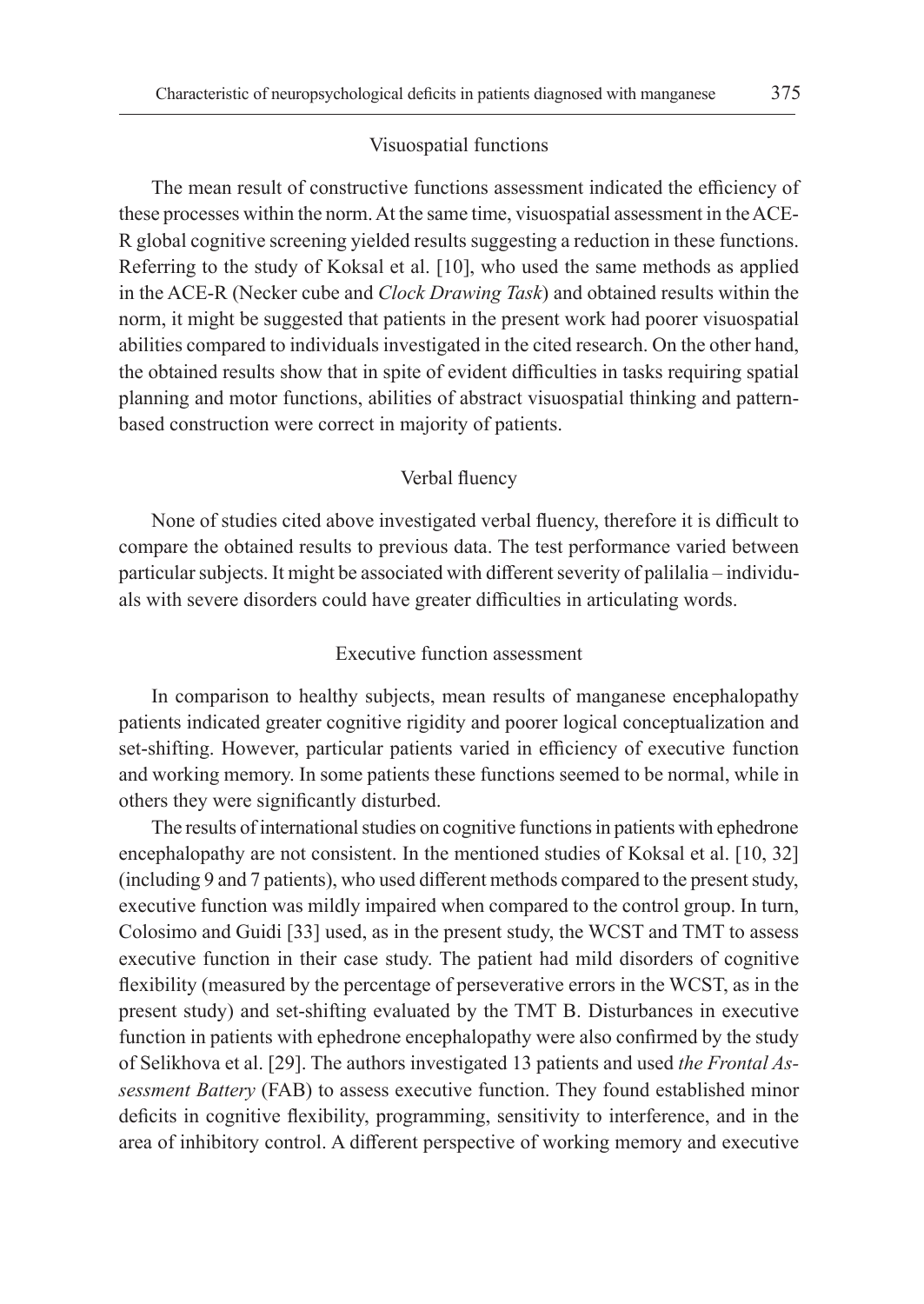function decline in ephedrone encephalopathy patients was shown by Djamshidian et al. [34] who compared 15 individuals with manganese encephalopathy to 13 patients addicted to opiates and a control group of 18 healthy individuals. Their study focused on investigating different decision-making processes from both the 'behavioral' as well as from the 'reflection' impulsivity perspective. The authors showed that decisionmaking processes were aggravated in both groups of addicted individuals as compared to the healthy controls. However, subjects with manganese encephalopathy scored better on executive function measurement, compared to patients with opiate addiction (despite stabilized substitution treatment). These findings seem to be interesting in light of the present work which investigated patients with the long history of drug use, particularly heroin addiction. In the present study, duration of ephedrone use was generally not correlated with results concerning executive function. However, it might be hypothesized that executive dysfunction present in some individuals could result from specificity of their history of drug use. However, results should be interpreted with caution because the variable most associated with executive dysfunction, including cognitive flexibility, was age of the patients.

### Dysarthric speech disorder assessment

Results of dysarthria assessment in majority were consistent, however, in some aspects different form findings of the only detailed dysarthria examination of 14 intravenous ephedrone users by Selikhova et al. [11]. In the mentioned study, results of patients with manganese-induced parkinsonism were compared to results of patients with Parkinson's disease. The assessment of dysarthria was accompanied by magnetic resonance imaging, which in patients with ephedrone encephalopathy showed hyperintensity in the striatum and globus pallidus. As symptoms most characteristic for ephedrone encephalopathy, the authors found spontaneous speech disorders and inability to regulate pitch and volume. These data are consistent with the results of the own study presented in this article; similarly as the observation that dysarthric speech disorders were still present despite discontinuation of the use of ephedrone with manganese compounds. The authors noticed in their patients a robotic – flat prosody, whispering or monotonous phonation. Similarly as in the present study, palilalia was present in most but not all patients and cases of mutism also appeared. However, Selikhova et al. [11] did not find reflex disorders – choking, salivation and swallowing, which were present in some patients presented in this article.

### Associations between cognitive functioning and depressiveness

The present article emphasized the meaning of mood factor which should be taken into account while interpreting the results, as the mean BDI score indicated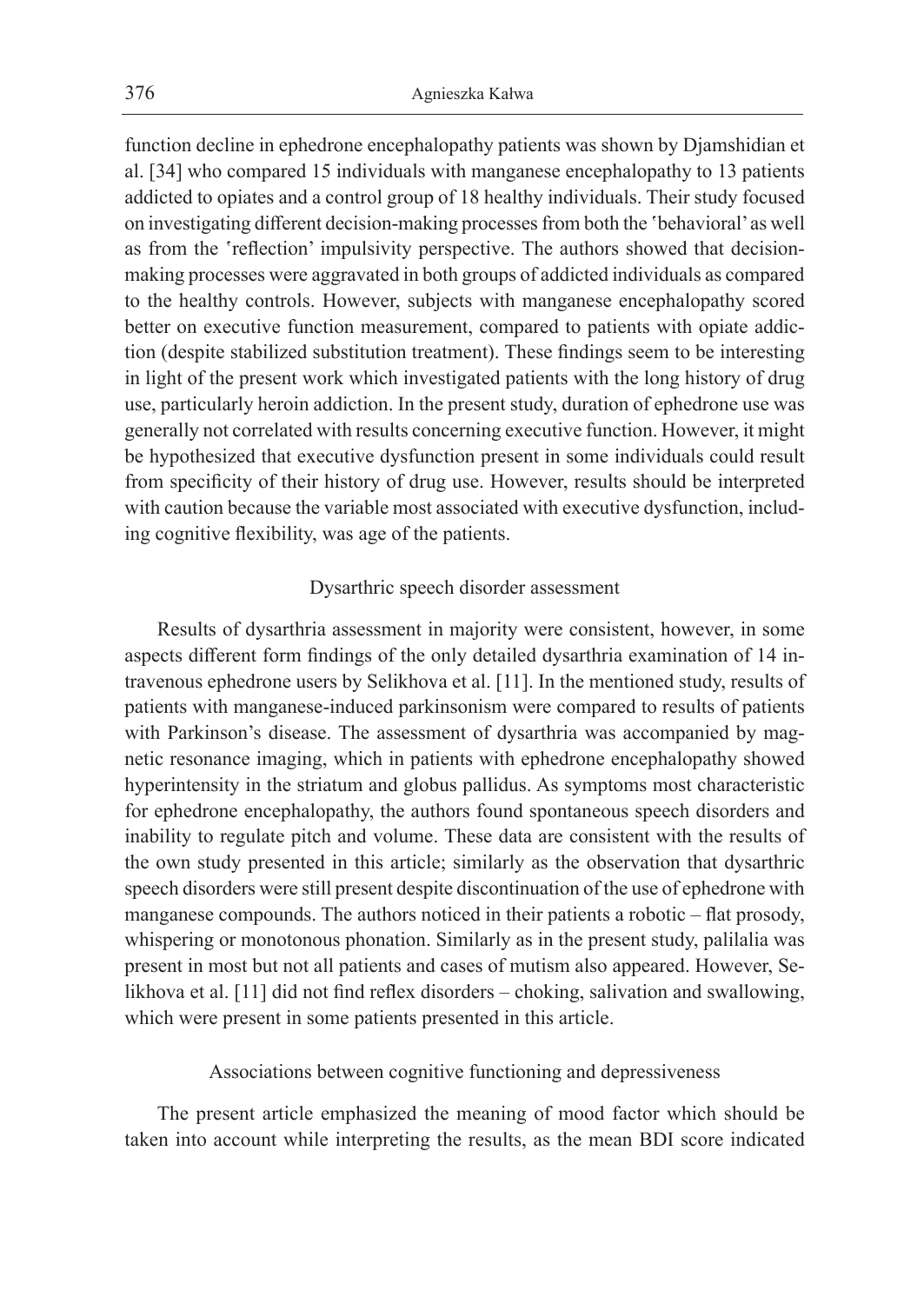moderate depressive symptoms in subjective assessment. Similar level of depression in patients with manganese encephalopathy was reported in other cited works [29]. Not only does it seem to be adequate to patient's situation (difficulties in everyday life functioning), but also it might potentially worsen the performance in neuropsychological tests. In this study, greater severity of depressive symptoms was associated with worse score in overall cognitive screening as well as a decrease in visual and (to a lesser extent) verbal memory and a decrease in phonemic verbal fluency. In the interpretation of these relationships, one can also consider the hypothesis that more depressive people were more aware of their greater difficulties in producing utterances and poorer motor skills.

# **Conclusions**

The study presents the first in Poland neuropsychological assessment of the group of intravenous ephedrone users with manganese encephalopathy. The most relevant findings are as follows:

- 1. Dysarthric speech disorders in particular spontaneous speech disorders (in some subjects limiting the ability to generate words) and volume and pitch weakness – were dominant disorders in the group of patients with manganese encephalopathy.
- 2. Palilalia and handwriting disorders (micrographia) were found in the majority of patients.
- 3. Accompanying disorders concerned a decrease in learning and memory processes (including recognition disorders), the severity of which might be assessed with decreased mood.
- 4. In the assessment of visuospatial constructive functions, ideomotor but not constructional praxis disorders were found.
- 5. In comparison with healthy controls, the patients were characterized by a decrease in cognitive flexibility, logical conceptualization and set-shifting. Executive function assessment showed mixed results, which could be additionally affected by age factor and other variables not controlled in the present study (e.g., factors associated with pre-ephedrone substance abuse history).

The present study seems to broaden clinical knowledge about the neuropsychological diagnosis of people with manganese encephalopathy. It might contribute to the creation of standards of diagnostic and therapeutic assistance targeted at patients with this rare disease.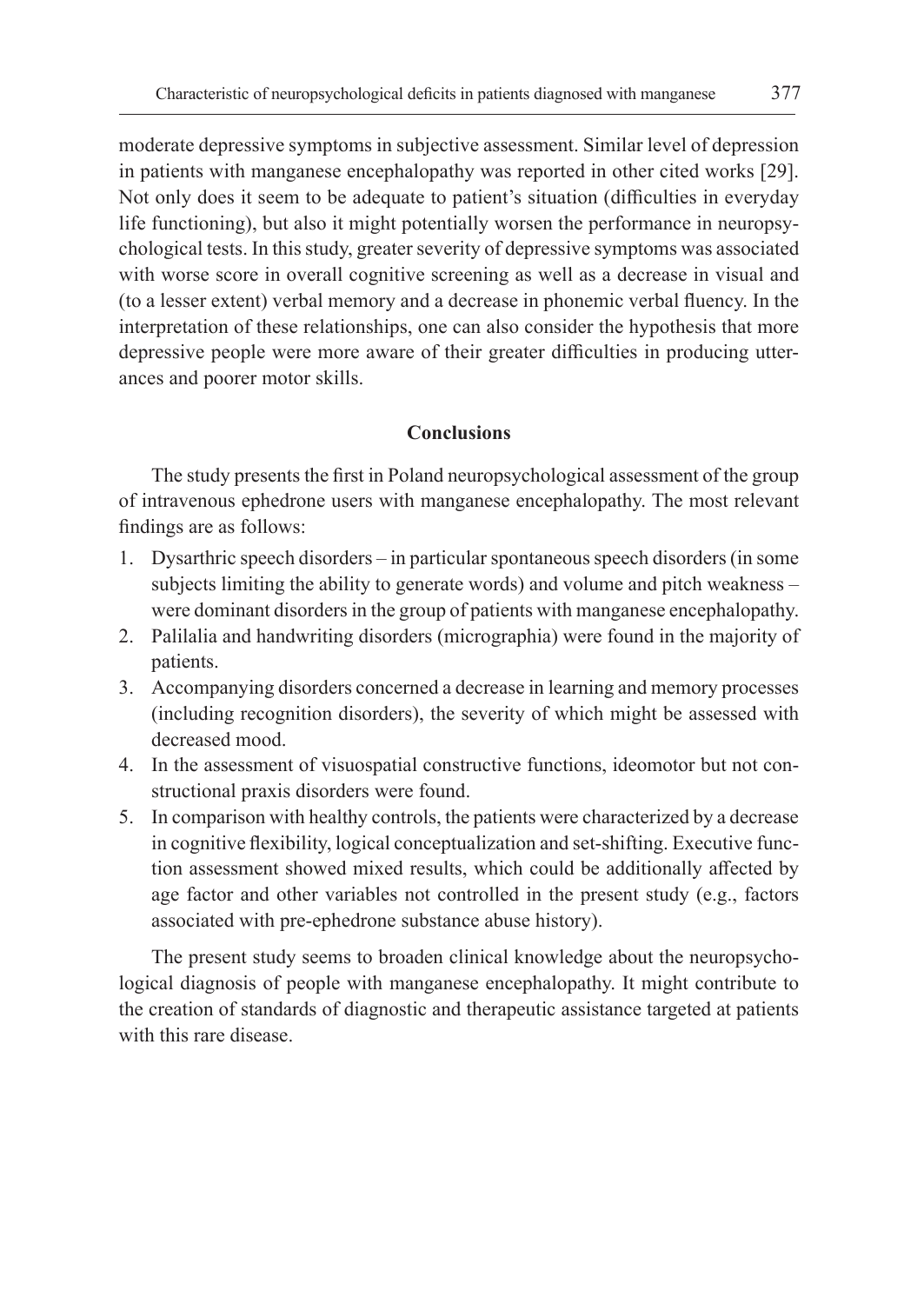### **References**

- 1. Guilarte TR. *Manganese and Parkinson's disease: A critical review and new findings*. Environ. Health Perspect. 2010; 118(8): 1071–1080.
- 2. Schmidt D, Dalubaeva D. *Neurological complications of ephedrone drug abuse (ephedrone encephalopathy)*. In: *Anniversary collection. Diagnostics and treatment of neurological diseases*. Moscow: Medicine; 1990. P. 183–186.
- 3. Levin OS. *"Ephedrone" encephalopathy*. Zh. Nevrologii Psikhiatri im. SS Korsakova. 2005; 105(7): 12–20.
- 4. Zuba D. *Medicines containing ephedrine and pseudoephedrine as a source of methcathinone*. Probl. Forens. Sci. 2007; 71: 323–333.
- 5. Sikk K. *Manganese-ephedrone intoxication pathogenesis of neurological damage and clinical symptomatology*. Dissertationes Medicinae Univeristatis Taruensis 206. University of Tartu Press. Tartu; 2013.
- 6. Habrat B, Baran-Furga H, Sienkiewicz-Jarosz H, Sein Anand J, Poniatowska R. *Encefalopatie spowodowane dożylnym używaniem preparatów zawierających nadmanganian potasu stosowany jako reagent w produkcji metkatynonu (efedronu) z leków zawierających pseudoefedrynę*. Przegl. Lek. 2013; 70(8): 613–616.
- 7. Kałwa A, Habrat B. *Cognitive dysfunctions caused by excessive exposure to manganese compounds. Cognitive disturbances in intravenous usersof ephedrone (methcathinone) with manganese compounds*. Psychiatr. Pol. 2015; 49(2): 305–314.
- 8. Ismailova TF, Fedorova NV, Savchenko LM. *The treatment of patients with toxic encephalopathy caused by using surrogate psychoactive manganese-containing compounds*. Zh. Nevrol. Pisikhiatr. Im. S. S. Korsakova 2005; 105(12): 18–21.
- 9. Herrero-Hernandez E, Discalzi G, Valentini C, Venturi F, Chio A, Carmellino C et al. *Followup of patients affected by manganese-induced Parkinsonism after treatment with CaNa2EDTA*. Neurotoxicology 2006; 27(3): 333–339.
- 10. Koksal A, Keskinkılıc C, Sozmen MV, Dirican AC, Aysal F, Aaltunkanyak Y et al. *Evaluation of cognitive characteristics of patients developing manifestations of parkinsonism secondary to long-term ephedrone use*. Eur. Neurol. 2014; 71(3–4): 208–212.
- 11. Selikhova M, Tripoliti E, Fedoryshyn L, Matvienko Y, Stanetska H, Boychuk M et al. *Analysis of a distinct speech disorder seen in chronic manganese toxicity following ephedrone abuse*. Clin. Neurol. Neurosurg. 2016; 147: 71–77.
- 12. Jodzio K. *Neuropsychologia intencjonalnego działania. Koncepcje funkcji wykonawczych*. Warsaw: Scholar Publishing House; 2008.
- 13. Szepietowska EM, Gawda B. *Ścieżkami fluencji werbalnej*. Lublin: Maria Curie-Skłodowska University Press; 2011.
- 14. Batty R, Francis A, Thomas N, Hopwood M, Ponsford J, Johnston L et al. *Verbal fluency, clustering, and switching in patients with psychosis following traumatic brain injury (PFTBI)*. Psychiatry Res. 2015; 227(2–3): 152–159.
- 15. Gugała M, Łojek E, Lipczyńska-Łojkowska W, Bochyńska A, Sawicka B, Sienkiewicz-Jarosz H. *Przegląd metod neuropsychologicznych służących do diagnozy łagodnych zaburzeń poznawczych*. Postępy Psychiatrii i Neurologii 2007; 16(1): 81–85.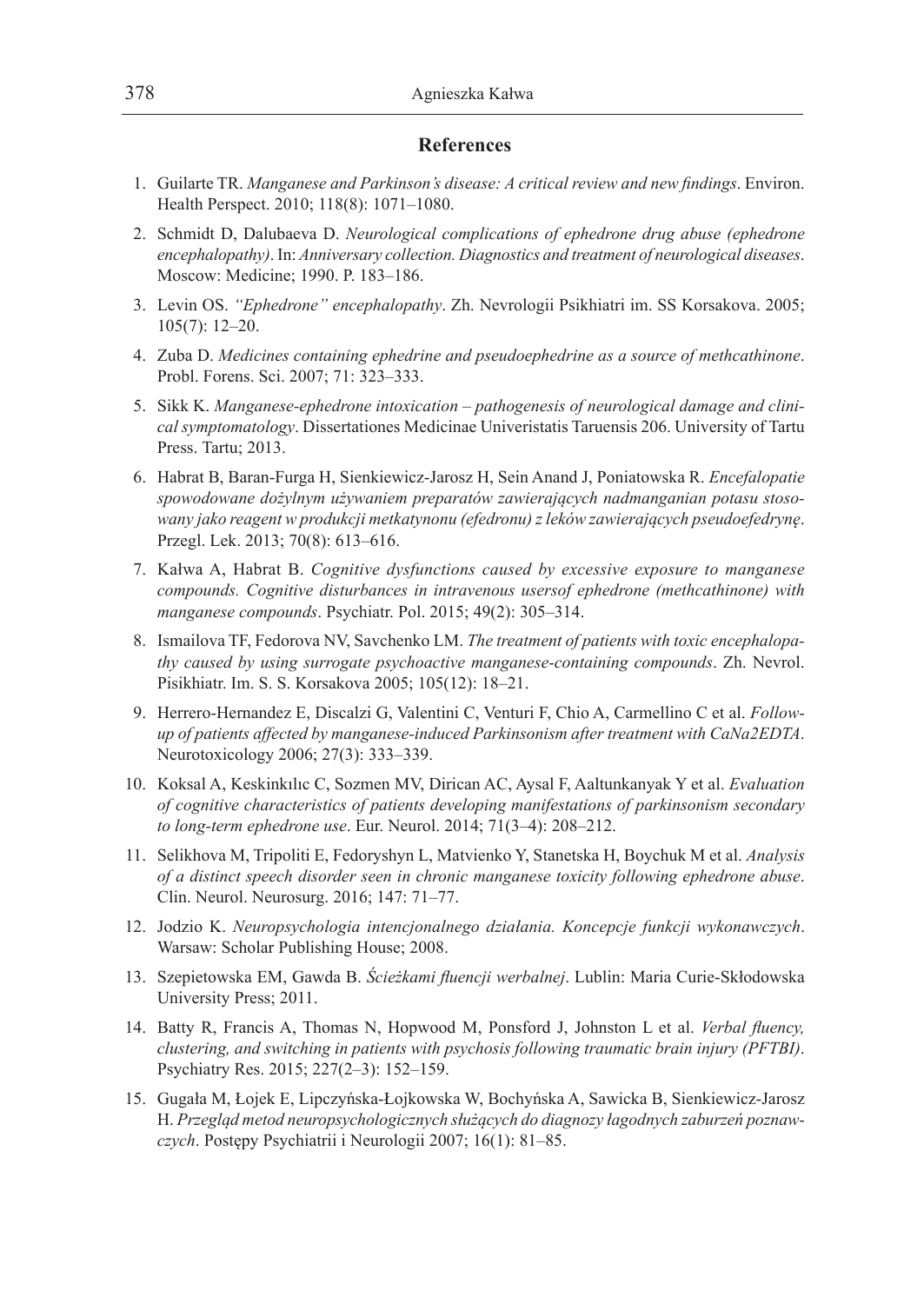- 16. Mioshi E, Dawson K, Mitchell J, Arnold R, Hodges JR. *The Addenbrooke's Cognitive Examination Revised (ACE-R): A brief cognitive test battery for dementia screening.* Int. J. Geriatr. Psychiatry 2006; 21(11): 1078–1085.
- 17. Heaton RK, Chelune GJ, Talley JL, Kay GG, Curtis G, editors. *Wisconsin Card Sorting Test Manual: Revised and expanded*. Odessa, Florida: Psychological Assessment Resources Inc.; 1993.
- 18. Reitan RM. *The relation of the trail making test to organic brain damage*. J. Consult. Psychol. 1958; 19(5): 393–394.
- 19. Brzeziński J, Gaul M, Hornowska E, Jaworowska A, Machowski A, Zakrzewska M. *WAIS-R (PL) – Skala Inteligencji Wechslera dla Dorosłych – Wersja Zrewidowana. Renormalizacja 2004*. Warsaw: Psychological Test Laboratory of the Polish Psychological Association; 2011.
- 20. Benton Sivan A. *Benton Visual Retention Test*, 5<sup>th</sup> ed. San Antonio: The Psychological Corporation; 1992.
- 21. Jaworowska A. *Benton Test Pamięci Wzrokowej Bentona*. Warsaw: Psychological Test Laboratory; 2007.
- 22. Wiens AN, McMinn MR, Crossen JR. *Rey auditory-verbal learning test: Development of norms for healthy young adults*. Clin. Neuropsychol. 1988; 2(1): 67–68.
- 23. Gladsjo JA, Schuman CC, Evans JD, Peavy GM, Miller WS, Heaton RK. *Norms for letter and category fluency: Demographic corrections for age, education, and ethnicity*. Assessment 2016; 6(2): 147–148.
- 24. Tombaugh TN, Kozak J, Rees L. *Normative data stratified by age and education for two measures of verbal fluency: FAS and animal naming*. Arch. Clin. Neuropsych. 1999; 14(2): 167–177.
- 25. Enderby P. *Frenchay dysarthria assessment*. Int. J. Lang. Comm. Dis. 1980; 15(3): 165–173.
- 26. Parnowski T, Jernajczyk W. *Inwentarz Depresji Becka w ocenie nastroju osób zdrowych i chorych na choroby afektywne*. Psychiatr. Pol. 1977; 11(4): 417–425.
- 27. Kądzielawa D, Bolewska A, Mroziak J, Osiejuk E. *Podręcznik do Baterii Testów Neuropsychologicznych Halsteada-Reitana*. Warsaw: Faculty of Psychology, University of Warsaw; 1987.
- 28. Jaworowska A. *Test Sortowania Kart z Wisconisn. Polska adaptacja*. Warsaw: Psychological Test Laboratory of the Polish Psychological Association; 2002.
- 29. Selikhova M, Fedoryshyn L, Matviyenko Y, Komnatska I, Kyrylchuk M, Krolicki et al. *Parkinsonism and dystonia caused by the illicit use of ephedrone – A longitudinal study*. Mov. Dis. 2008; 23(15): 2224–2231.
- 30. Stepens A, Stagg CJ, Platkäjis A, Boudrias MH, Johansen-Berg H, Donaghy M. *White matter abnormalities in methcathinone abusers with an extrapyramidal syndrome*. Brain. 2010; 133(12): 3676–3684.
- 31. Yildirim EA, Eşsizoğlu A, Köksal A, Doğu B, Baybaş S, Gökalp P. *Chronic manganese intoxication due to methcathinone (ephedrone) abuse: A case report*. Turk. Psikiyatri Derg. 2009; 20(3): 294–298.
- 32. Koksal A, Baybas S, Sozmen V, Sutpideler K, Altunkaynak Y, Dirican A. *Chronic manganese toxicity due to substance abuse in Turkish patients*. Neurol. India 2012; 60(2): 224–227.